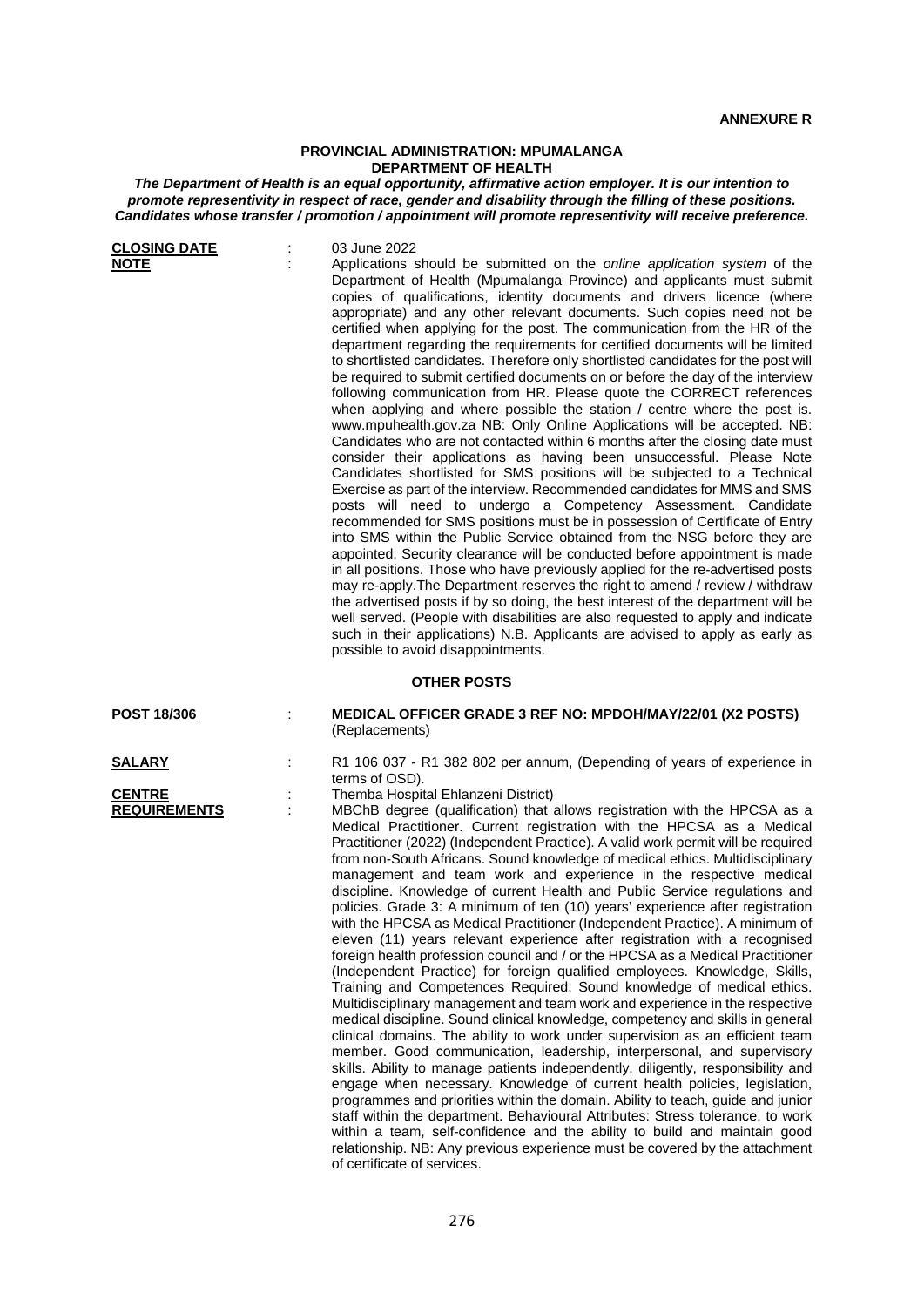| <b>DUTIES</b>       |   | Provide clinical care to patients. The incumbent will be responsible to interview,<br>investigate, diagnose and oversee the treatment of patient. Supervise junior<br>doctors (undergraduate students, interns and community service doctors).<br>Attendance of relevant administrative meetings like mortality meetings, near<br>miss meetings and completing MEDICO Legal documents timeously. Improve<br>quality of care by providing appropriate clinical care. Reduce medical litigation<br>by exercising good clinical ethos. Implement and monitor adherence to<br>National Core Standards (norms and standards). Provide clinical care to<br>patients in the wards, OPD/Casualty and clinics. Assist in clinical audit.<br>Participate in after-hour calls. Participate in continuing medical education.<br>Perform medical procedures and perform duties related to maternity, casualty,<br>wards, theatre and clinics. Render an essential health service to the<br>community. Support and manage patients. Assess and monitor patients.<br>Ensure provision of comprehensive care. Participation in all activities of the<br>discipline in relation to teaching and research. Participate in multidisciplinary<br>team to the management of patients. Performance of practical procedures<br>relevant to the care of patients. Ensure that administration and record keeping<br>is done in the department. Willing to do commuted overtime rendering of after-<br>hour (night, weekend and public holiday) duties to provide continuous                                                                                                                                                                                                                                                                                                                 |
|---------------------|---|--------------------------------------------------------------------------------------------------------------------------------------------------------------------------------------------------------------------------------------------------------------------------------------------------------------------------------------------------------------------------------------------------------------------------------------------------------------------------------------------------------------------------------------------------------------------------------------------------------------------------------------------------------------------------------------------------------------------------------------------------------------------------------------------------------------------------------------------------------------------------------------------------------------------------------------------------------------------------------------------------------------------------------------------------------------------------------------------------------------------------------------------------------------------------------------------------------------------------------------------------------------------------------------------------------------------------------------------------------------------------------------------------------------------------------------------------------------------------------------------------------------------------------------------------------------------------------------------------------------------------------------------------------------------------------------------------------------------------------------------------------------------------------------------------------------------------------------------------------------------|
| <b>ENQUIRIES</b>    |   | uninterrupted care of patients.<br>Mr. Michael Mlangeni Tel No: (013) 766 3753 / Mr. Emmanuel Makokoropo<br>(013) 766 3384 / Ms. Gugu Nkosi Tel No: (013) 766 3103 / Ms. Nomsa<br>Maphanga Tel No: (013) 766 3207 / Ms. Sebenzile Mthisi Tel No: (013) 766<br>3339 and IT related queries: Help desk: Tel No: (013) 766 3018.                                                                                                                                                                                                                                                                                                                                                                                                                                                                                                                                                                                                                                                                                                                                                                                                                                                                                                                                                                                                                                                                                                                                                                                                                                                                                                                                                                                                                                                                                                                                      |
| <b>APPLICATIONS</b> | ÷ | Departmental Online Application System: www.mpuhealth.gov.za.                                                                                                                                                                                                                                                                                                                                                                                                                                                                                                                                                                                                                                                                                                                                                                                                                                                                                                                                                                                                                                                                                                                                                                                                                                                                                                                                                                                                                                                                                                                                                                                                                                                                                                                                                                                                      |
| <b>POST 18/307</b>  |   | <b>MEDICAL OFFICER GRADE 2 REF NO: MPDOH/MAY/22/02 (X2 POSTS)</b><br>(Replacements)                                                                                                                                                                                                                                                                                                                                                                                                                                                                                                                                                                                                                                                                                                                                                                                                                                                                                                                                                                                                                                                                                                                                                                                                                                                                                                                                                                                                                                                                                                                                                                                                                                                                                                                                                                                |
| <b>SALARY</b>       |   | R953 049 - R1 042 092 per annum, (Depending of years of experience in terms                                                                                                                                                                                                                                                                                                                                                                                                                                                                                                                                                                                                                                                                                                                                                                                                                                                                                                                                                                                                                                                                                                                                                                                                                                                                                                                                                                                                                                                                                                                                                                                                                                                                                                                                                                                        |
| <b>CENTRE</b>       |   | of OSD).<br>Bethal Hospital (Gert Sibande District)                                                                                                                                                                                                                                                                                                                                                                                                                                                                                                                                                                                                                                                                                                                                                                                                                                                                                                                                                                                                                                                                                                                                                                                                                                                                                                                                                                                                                                                                                                                                                                                                                                                                                                                                                                                                                |
| <b>REQUIREMENTS</b> |   | Themba Hospital (Ehlanzeni District)<br>MBChB degree (qualification) that allows registration with the HPCSA as a<br>Medical Practitioner. Current registration with the HPCSA as a Medical<br>Practitioner (2022) (Independent Practice). A valid work permit will be required<br>from non-South Africans. Sound knowledge of medical ethics. Multidisciplinary<br>management and team work and experience in the respective medical<br>discipline. Knowledge of current Health and Public Service regulations and<br>policies. Grade 2: A minimum of five (5) years' experience after registration<br>with the HPCSA as Medical Practitioner (Independent Practice). A minimum of<br>six (6) years relevant experience after registration with a recognised foreign<br>health profession council and / or the HPCSA as a Medical Practitioner<br>(Independent Practice) for foreign qualified employees. Knowledge, Skills,<br>Training and Competences Required: Sound knowledge of medical ethics.<br>Multidisciplinary management and team work and experience in the respective<br>medical discipline. Sound clinical knowledge, competency and skills in general<br>clinical domains. The ability to work under supervision as an efficient team<br>member. Good communication, leadership, interpersonal, and supervisory<br>skills. Ability to manage patients independently, diligently, responsibility and<br>engage when necessary. Knowledge of current health policies, legislation,<br>programmes and priorities within the domain. Ability to teach, guide and junior<br>staff within the department. Behavioural Attributes: Stress tolerance, to work<br>within a team, self-confidence and the ability to build and maintain good<br>relationship. NB: Any previous experience must be covered by the attachment<br>of certificate of services. |
| <b>DUTIES</b>       |   | Provide clinical care to patients. The incumbent will be responsible to interview,<br>investigate, diagnose and oversee the treatment of patient. Supervise junior<br>doctors (undergraduate students, interns and community service doctors).<br>Attendance of relevant administrative meetings like mortality meetings, near<br>miss meetings and completing MEDICO Legal documents timeously. Improve<br>quality of care by providing appropriate clinical care. Reduce medical litigation<br>by exercising good clinical ethos. Implement and monitor adherence to<br>National Core Standards (norms and standards). Provide clinical care to<br>patients in the wards, OPD/Casualty and clinics. Assist in clinical audit.<br>Participate in after-hour calls. Participate in continuing medical education.<br>Perform medical procedures and perform duties related to maternity, casualty,                                                                                                                                                                                                                                                                                                                                                                                                                                                                                                                                                                                                                                                                                                                                                                                                                                                                                                                                                                  |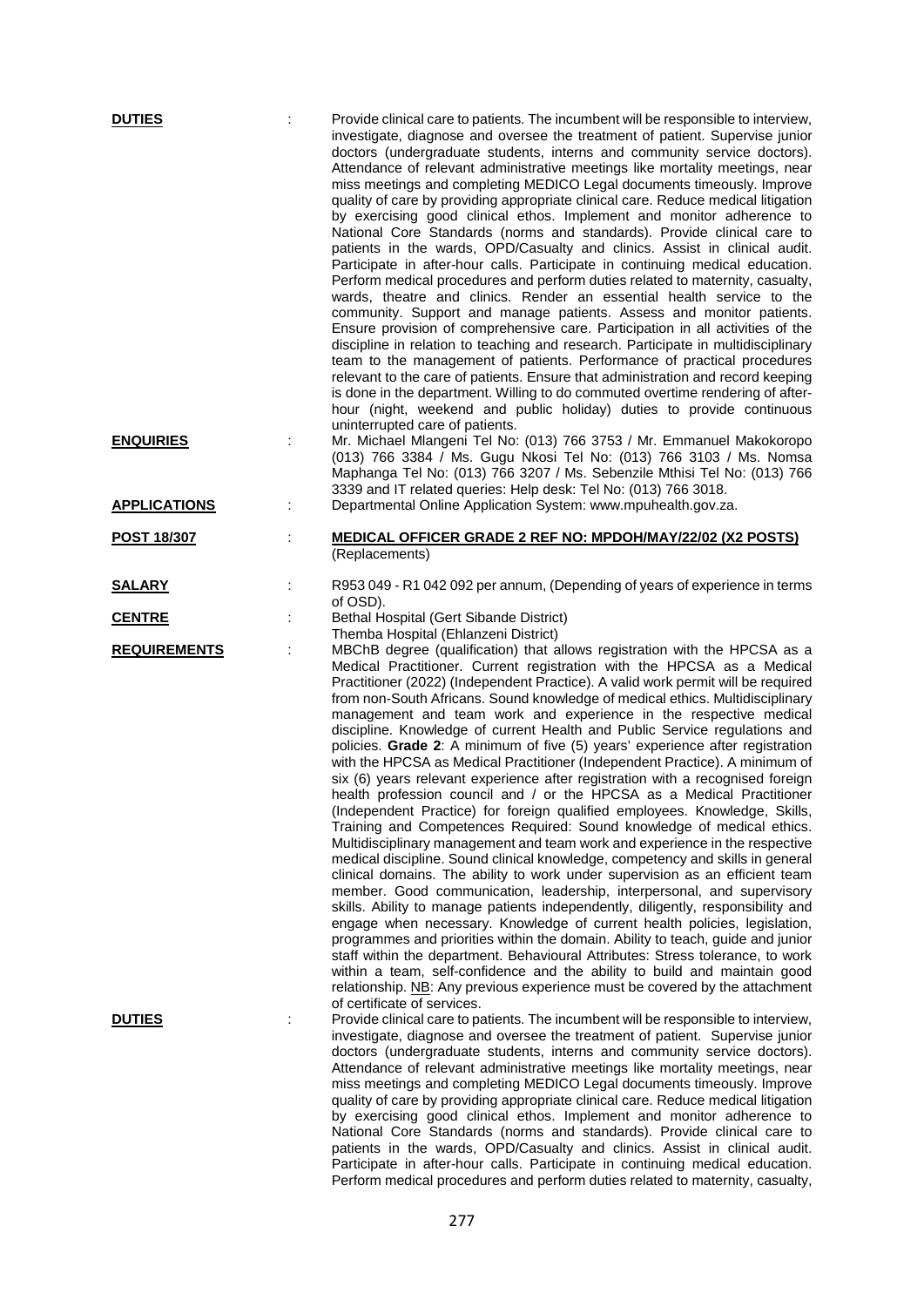|                     |   | wards, theatre and clinics. Render an essential health service to the<br>community. Support and manage patients. Assess and monitor patients.<br>Ensure provision of comprehensive care. Participation in all activities of the<br>discipline in relation to teaching and research. Participate in multidisciplinary<br>team to the management of patients. Performance of practical procedures<br>relevant to the care of patients. Ensure that administration and record keeping<br>is done in the department. Willing to do commuted overtime rendering of after-<br>hour (night, weekend and public holiday) duties to provide continuous<br>uninterrupted care of patients.                                                                                                                                                                                                                                                                                                                                                                                                                                                                                                                                                                                                                                                                                                                                                                                                                                                                                                                                                                                                                                                                                                       |
|---------------------|---|----------------------------------------------------------------------------------------------------------------------------------------------------------------------------------------------------------------------------------------------------------------------------------------------------------------------------------------------------------------------------------------------------------------------------------------------------------------------------------------------------------------------------------------------------------------------------------------------------------------------------------------------------------------------------------------------------------------------------------------------------------------------------------------------------------------------------------------------------------------------------------------------------------------------------------------------------------------------------------------------------------------------------------------------------------------------------------------------------------------------------------------------------------------------------------------------------------------------------------------------------------------------------------------------------------------------------------------------------------------------------------------------------------------------------------------------------------------------------------------------------------------------------------------------------------------------------------------------------------------------------------------------------------------------------------------------------------------------------------------------------------------------------------------|
| <b>ENQUIRIES</b>    |   | Mr. Michael Mlangeni Tel No: (013) 766 3753 / Mr. Emmanuel Makokoropo<br>(013) 766 3384 / Ms. Gugu Nkosi Tel No: (013) 766 3103 / Ms. Nomsa<br>Maphanga Tel No: (013) 766 3207 / Ms. Sebenzile Mthisi Tel No: (013) 766<br>3339 and IT related queries: Help desk: Tel No: (013) 766 3018.                                                                                                                                                                                                                                                                                                                                                                                                                                                                                                                                                                                                                                                                                                                                                                                                                                                                                                                                                                                                                                                                                                                                                                                                                                                                                                                                                                                                                                                                                             |
| <b>APPLICATIONS</b> | ÷ | Departmental Online Application System: www.mpuhealth.gov.za                                                                                                                                                                                                                                                                                                                                                                                                                                                                                                                                                                                                                                                                                                                                                                                                                                                                                                                                                                                                                                                                                                                                                                                                                                                                                                                                                                                                                                                                                                                                                                                                                                                                                                                           |
| <u>POST 18/308</u>  |   | <b>MEDICAL OFFICER GRADE 1 REF NO: MPDOH/MAY/22/03 (X8 POSTS)</b><br>(Replacements)                                                                                                                                                                                                                                                                                                                                                                                                                                                                                                                                                                                                                                                                                                                                                                                                                                                                                                                                                                                                                                                                                                                                                                                                                                                                                                                                                                                                                                                                                                                                                                                                                                                                                                    |
| <b>SALARY</b>       |   | R833 523 - R897 939 per annum, (Depending of years of experience in terms                                                                                                                                                                                                                                                                                                                                                                                                                                                                                                                                                                                                                                                                                                                                                                                                                                                                                                                                                                                                                                                                                                                                                                                                                                                                                                                                                                                                                                                                                                                                                                                                                                                                                                              |
| <b>CENTRE</b>       |   | of OSD).<br>Waterval Boven Hospital (X1 Post)<br>Gert Sibande District (X1 Post)<br>Themba Hospital (X7 Posts)<br>Ehlanzeni District                                                                                                                                                                                                                                                                                                                                                                                                                                                                                                                                                                                                                                                                                                                                                                                                                                                                                                                                                                                                                                                                                                                                                                                                                                                                                                                                                                                                                                                                                                                                                                                                                                                   |
| <b>REQUIREMENTS</b> |   | MBChB degree (qualification) that allows registration with the HPCSA as a<br>Medical Practitioner. Current registration with the HPCSA as a Medical<br>Practitioner (2022) (Independent Practice). A valid work permit will be required<br>from non-South Africans. Sound knowledge of medical ethics. Multidisciplinary<br>management and team work and experience in the respective medical<br>discipline. Knowledge of current Health and Public Service regulations and<br>policies. Grade 1: No experience required after registration with the HPCSA as<br>Medical Practitioner (Independent Practice). Minimum of 1 year relevant<br>experience after registration with a recognised Foreign Health Professions and<br>/ or the HPCSA as a Medical Practitioner (Independent Practice) for foreign<br>qualified employees. Knowledge, Skills, Training and Competences Required:<br>Sound knowledge of medical ethics. Multidisciplinary management and team<br>work and experience in the respective medical discipline. Sound clinical<br>knowledge, competency and skills in general clinical domains. The ability to<br>work under supervision as an efficient team member. Good communication,<br>leadership, interpersonal, and supervisory skills. Ability to manage patients<br>independently, diligently, responsibility and engage when necessary.<br>Knowledge of current health policies, legislation, programmes and priorities<br>within the domain. Ability to teach, guide and junior staff within the department.<br>Behavioural Attributes: Stress tolerance, to work within a team, self-confidence<br>and the ability to build and maintain good relationship. NB: Any previous<br>experience must be covered by the attachment of certificate of services. |
| <b>DUTIES</b>       |   | Provide clinical care to patients. The incumbent will be responsible to interview,<br>investigate, diagnose and oversee the treatment of patient. Supervise junior<br>doctors (undergraduate students, interns and community service doctors).<br>Attendance of relevant administrative meetings like mortality meetings, near<br>miss meetings and completing MEDICO Legal documents timeously. Improve<br>quality of care by providing appropriate clinical care. Reduce medical litigation<br>by exercising good clinical ethos. Implement and monitor adherence to<br>National Core Standards (norms and standards). Provide clinical care to<br>patients in the wards, OPD/Casualty and clinics. Assist in clinical audit.<br>Participate in after-hour calls. Participate in continuing medical education.<br>Perform medical procedures and perform duties related to maternity, casualty,<br>wards, theatre and clinics. Render an essential health service to the<br>community. Support and manage patients. Assess and monitor patients.<br>Ensure provision of comprehensive care. Participation in all activities of the<br>discipline in relation to teaching and research. Participate in multidisciplinary<br>team to the management of patients. Performance of practical procedures<br>relevant to the care of patients. Ensure that administration and record keeping<br>is done in the department. Willing to do commuted overtime rendering of after-<br>hour (night, weekend and public holiday) duties to provide continuous<br>uninterrupted care of patients.                                                                                                                                                                                                  |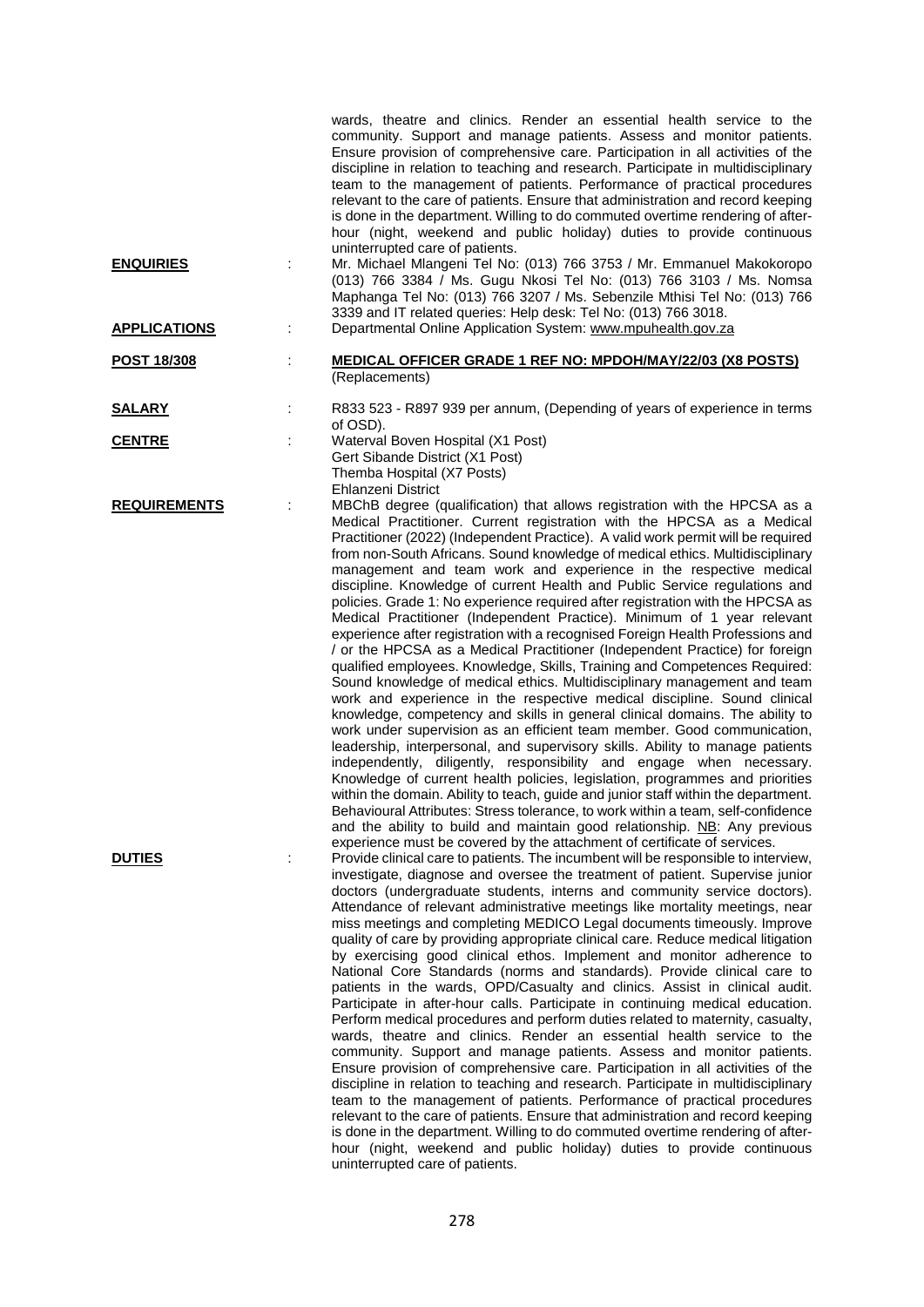| <b>ENQUIRIES</b>                     | Mr. Michael Mlangeni Tel No: (013) 766 3753 / Mr. Emmanuel Makokoropo<br>(013) 766 3384 / Ms. Gugu Nkosi Tel No: (013) 766 3103 / Ms. Nomsa<br>Maphanga Tel No: (013) 766 3207 / Ms. Sebenzile Mthisi Tel No: (013) 766<br>3339 and IT related queries: Help desk: Tel No: (013) 766 3018.                                                                                                                                                                                                                                                                                                                                                                                                                                                                                                                                                                                                                                                                                                                                                                                                                                                                                                                                                                                                                                                                                                                                                                                                                                                                                                           |
|--------------------------------------|------------------------------------------------------------------------------------------------------------------------------------------------------------------------------------------------------------------------------------------------------------------------------------------------------------------------------------------------------------------------------------------------------------------------------------------------------------------------------------------------------------------------------------------------------------------------------------------------------------------------------------------------------------------------------------------------------------------------------------------------------------------------------------------------------------------------------------------------------------------------------------------------------------------------------------------------------------------------------------------------------------------------------------------------------------------------------------------------------------------------------------------------------------------------------------------------------------------------------------------------------------------------------------------------------------------------------------------------------------------------------------------------------------------------------------------------------------------------------------------------------------------------------------------------------------------------------------------------------|
| <b>APPLICATIONS</b>                  | Departmental Online Application System: www.mpuhealth.gov.za<br>÷                                                                                                                                                                                                                                                                                                                                                                                                                                                                                                                                                                                                                                                                                                                                                                                                                                                                                                                                                                                                                                                                                                                                                                                                                                                                                                                                                                                                                                                                                                                                    |
| POST 18/309                          | DENTIST GRADE 1 REF NO: MPDOH/MAY/22/04<br>(Replacement)                                                                                                                                                                                                                                                                                                                                                                                                                                                                                                                                                                                                                                                                                                                                                                                                                                                                                                                                                                                                                                                                                                                                                                                                                                                                                                                                                                                                                                                                                                                                             |
| <u>SALARY</u>                        | R809 067 - R897 939 per annum, (Depending of years of experience in terms<br>of OSD).                                                                                                                                                                                                                                                                                                                                                                                                                                                                                                                                                                                                                                                                                                                                                                                                                                                                                                                                                                                                                                                                                                                                                                                                                                                                                                                                                                                                                                                                                                                |
| <b>CENTRE</b><br><b>REQUIREMENTS</b> | Middelburg Hospital (Nkangala District)<br>Appropriate qualification that allows registration with the Health Professions<br>Council of South Africa (HPCSA 2022) as Dentist. A valid work permit will be<br>required from non-South Africans. SA Qualified employee - No experience<br>required after registration with the HPCSA as Dentist (Independent Practice).<br>Foreign Qualified employee - Minimum of 1 year relevant experience after<br>registration with a recognised Foreign Health Professions and / or the HPCSA<br>as a Dentist (Independent Practice) for foreign qualified employees.<br>Knowledge and Skills: Ability to work under pressure. Good communication<br>skills. Computer literacy. Valid driver's license. NB: Any previous experience<br>must be covered by the attachment of certificate of services.                                                                                                                                                                                                                                                                                                                                                                                                                                                                                                                                                                                                                                                                                                                                                             |
| <b>DUTIES</b>                        | Render clinical dental services at all health facilities in the District, including<br>travelling to the community (clinics) Ensure appropriate management and<br>treatment of dental patients. Render quality oral health care to patients (whole<br>spectrum, i.e. extractions under general anaesthetics, infection control, waste<br>management, etc.). Ensure appropriate referral of patients. Provide and assure<br>quality health care and information management including generation,<br>collection, collation and analysis of data. Implement policies. Ensure oral health<br>promotion and patient education: Conduct oral health education to patients and<br>identified groups (e.g. elderly at old age homes, school children, etc.).<br>Participate in oral health preventative programs. Participate in oral health<br>month activities (i.e. screening, health talks, etc.). Conduct service need index<br>screening at schools (i.e. cleaning of teeth, extractions, etc.). Supervision of<br>subordinates: Quality of work, Development and PDMS.                                                                                                                                                                                                                                                                                                                                                                                                                                                                                                                                |
| <b>ENQUIRIES</b>                     | Mr. Michael Mlangeni Tel No: (013) 766 3753 / Mr. Emmanuel Makokoropo<br>(013) 766 3384 / Ms. Gugu Nkosi Tel No: (013) 766 3103 / Ms. Nomsa<br>Maphanga Tel No: (013) 766 3207 / Ms. Sebenzile Mthisi Tel No: (013) 766<br>3339 and IT related queries: Help desk: Tel No: (013) 766 3018.                                                                                                                                                                                                                                                                                                                                                                                                                                                                                                                                                                                                                                                                                                                                                                                                                                                                                                                                                                                                                                                                                                                                                                                                                                                                                                           |
| <b>APPLICATIONS</b>                  | Departmental Online Application System: www.mpuhealth.gov.za                                                                                                                                                                                                                                                                                                                                                                                                                                                                                                                                                                                                                                                                                                                                                                                                                                                                                                                                                                                                                                                                                                                                                                                                                                                                                                                                                                                                                                                                                                                                         |
| <b>POST 18/310</b>                   | HEAD OF DEPARTMENT (PN-D3): STUDENT AFFAIRS (ACADEMIC) REF<br>NO: MPDOH/MAY/22/05<br>(Replacement)                                                                                                                                                                                                                                                                                                                                                                                                                                                                                                                                                                                                                                                                                                                                                                                                                                                                                                                                                                                                                                                                                                                                                                                                                                                                                                                                                                                                                                                                                                   |
| <b>SALARY</b>                        | R588 390 - R682 098 per annum, (Depending of years of experience in terms<br>of OSD).                                                                                                                                                                                                                                                                                                                                                                                                                                                                                                                                                                                                                                                                                                                                                                                                                                                                                                                                                                                                                                                                                                                                                                                                                                                                                                                                                                                                                                                                                                                |
| <b>CENTRE</b><br><b>REQUIREMENTS</b> | Mpumalanga College of Nursing, Kabokweni<br>Senior Certificate / Grade 12 plus Basic qualification accredited with the South<br>African Nursing Council in Terms of Government Notice 425, (i.e. Diploma/<br>Degree in Nursing) or equivalent qualification that allows registration with the<br>SANC as a Professional Nurse plus a post basic qualification in Nursing<br>Education registered with SANC. A minimum of nine (09) years appropriate /<br>recognizable experience in nursing after registration as a Professional Nurse<br>with the SANC in General Nursing. At least five (05) years of the period referred<br>to above must be appropriate / recognizable experience in Nursing Education<br>after obtaining the 1 year post basic Nursing Education qualification. Proof of<br>current registration with SANC (2022). Recommendations: Ability to function<br>independently and to prioritize work. Leadership and sound interpersonal skills,<br>problem solving and decision making skills. Good supervisory and teaching<br>skills. Experience after registration with SANC in Nursing Education after<br>obtaining R118 in Nursing Education will be an added advantage. Excellent<br>written and verbal communication. Leadership skills, Presentation, Facilitation,<br>problem solving, conflict management, research, project management and<br>time management skills. Excellent written and verbal communication.<br>Leadership skills, Presentation, Facilitation, problem solving, conflict<br>management, research, project management and time management skills. A |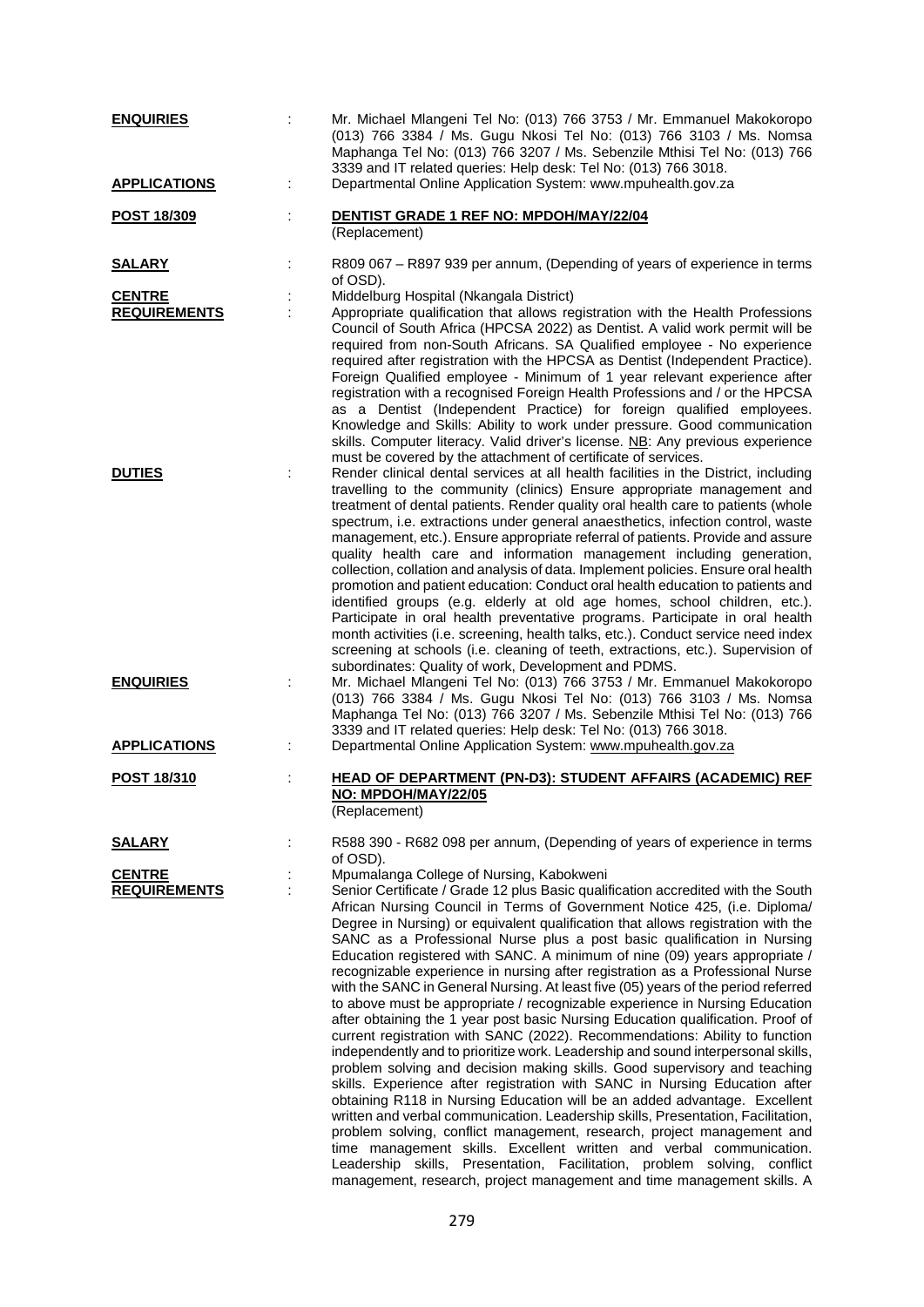|                                      |   | valid driver's license. NB: Any previous experience must be covered by the                                                                                                                                                                                                                                                                                                                                                                                                                                                                                                                                                                                                                                                                                                                                                                                                                                                                                                                                                                                                                                                                                                                                                                                                                                                                                                                                                                                                                                                                                                                                                                                                                                                   |
|--------------------------------------|---|------------------------------------------------------------------------------------------------------------------------------------------------------------------------------------------------------------------------------------------------------------------------------------------------------------------------------------------------------------------------------------------------------------------------------------------------------------------------------------------------------------------------------------------------------------------------------------------------------------------------------------------------------------------------------------------------------------------------------------------------------------------------------------------------------------------------------------------------------------------------------------------------------------------------------------------------------------------------------------------------------------------------------------------------------------------------------------------------------------------------------------------------------------------------------------------------------------------------------------------------------------------------------------------------------------------------------------------------------------------------------------------------------------------------------------------------------------------------------------------------------------------------------------------------------------------------------------------------------------------------------------------------------------------------------------------------------------------------------|
| <b>DUTIES</b>                        |   | attachment of certificate of services.<br>Manage registration, recording of learning and completion of learning program.<br>Manage the examination processes, develop and implementation of quality<br>assurance programs. Collaboration with other stakeholders as well as<br>supporting the mission and vision of the college. Coordinate and manage<br>students' selection processes. Conduct research in own field. Guide, supervise<br>and evaluate performance of administration and academic staff working under<br>him/her and that of students. Compile, keep records and reports of his/her span<br>of control. Implement national, provincial and institutional policies relevant to<br>the discipline. Promote team work amongst team members. Be willing to travel<br>in and out of the province.                                                                                                                                                                                                                                                                                                                                                                                                                                                                                                                                                                                                                                                                                                                                                                                                                                                                                                               |
| <b>ENQUIRIES</b>                     |   | Mr. Michael Mlangeni Tel No: (013) 766 3753 / Mr. Emmanuel Makokoropo<br>(013) 766 3384 / Ms. Gugu Nkosi Tel No: (013) 766 3103 / Ms. Nomsa<br>Maphanga Tel No: (013) 766 3207 / Ms. Sebenzile Mthisi Tel No: (013) 766<br>3339 and IT related queries: Help desk: Tel No: (013) 766 3018.                                                                                                                                                                                                                                                                                                                                                                                                                                                                                                                                                                                                                                                                                                                                                                                                                                                                                                                                                                                                                                                                                                                                                                                                                                                                                                                                                                                                                                   |
| <b>APPLICATIONS</b>                  |   | Departmental Online Application System: www.mpuhealth.gov.za                                                                                                                                                                                                                                                                                                                                                                                                                                                                                                                                                                                                                                                                                                                                                                                                                                                                                                                                                                                                                                                                                                                                                                                                                                                                                                                                                                                                                                                                                                                                                                                                                                                                 |
| <b>POST 18/311</b>                   | t | <b>HEAD OF DEPARTMENT (PN-D3): PSYCHIATRY HEALTH NURSING</b><br><b>SCIENCE REF NO: MPDOH/MAY/22/06</b><br>(Replacement)                                                                                                                                                                                                                                                                                                                                                                                                                                                                                                                                                                                                                                                                                                                                                                                                                                                                                                                                                                                                                                                                                                                                                                                                                                                                                                                                                                                                                                                                                                                                                                                                      |
| <b>SALARY</b>                        |   | R588 390 - R682 098 per annum, (Depending of years of experience in terms<br>of OSD).                                                                                                                                                                                                                                                                                                                                                                                                                                                                                                                                                                                                                                                                                                                                                                                                                                                                                                                                                                                                                                                                                                                                                                                                                                                                                                                                                                                                                                                                                                                                                                                                                                        |
| <b>CENTRE</b><br><b>REQUIREMENTS</b> |   | Mpumalanga College of Nursing, Kabokweni<br>Senior Certificate / Grade 12 plus Basic qualification accredited with the South<br>African Nursing Council in Terms of Government Notice 425, (i.e. Diploma/<br>Degree in Nursing) or equivalent qualification that allows registration with the<br>SANC as a Professional Nurse plus a post basic qualification in Nursing<br>Education registered with SANC. A minimum of nine (09) years appropriate /<br>recognizable experience in nursing after registration as a Professional Nurse<br>with the SANC in General Nursing. At least five (05) years of the period referred<br>to above must be appropriate / recognizable experience in Nursing Education<br>after obtaining the 1 year post basic Nursing Education qualification. Proof of<br>current registration with SANC (2022). Recommendations: Ability to function<br>independently and to prioritize work. Leadership and sound interpersonal skills,<br>problem solving and decision making skills. Good supervisory and teaching<br>skills. Experience after registration with SANC in Nursing Education after<br>obtaining R118 in Nursing Education will be an added advantage. Excellent<br>written and verbal communication. Leadership skills, Presentation, Facilitation,<br>problem solving, conflict management, research, project management and<br>time management skills. Excellent written and verbal communication.<br>Leadership skills, Presentation, Facilitation, problem solving, conflict<br>management, research, project management and time management skills. A<br>valid driver's license. NB: Any previous experience must be covered by the<br>attachment of certificate of services. |
| <b>DUTIES</b>                        |   | Co-ordinate theory and practical for Psychiatry Health Nursing Science for the<br>basic program; Develop and design curricula; Conduct research in own field;<br>Guide, supervise and evaluate performance of academic staff working under<br>him/her and that of students; Compile, keep records and reports of his/her span<br>of control; Implement national, provincial and institutional policies relevant to<br>the discipline; Promote team work amongst team members; Teach Psychiatry<br>Health Nursing Science; Be willing to travel in and out of the province.                                                                                                                                                                                                                                                                                                                                                                                                                                                                                                                                                                                                                                                                                                                                                                                                                                                                                                                                                                                                                                                                                                                                                   |
| <b>ENQUIRIES</b>                     |   | Mr. Michael Mlangeni Tel No: (013) 766 3753 / Mr. Emmanuel Makokoropo<br>(013) 766 3384 / Ms. Gugu Nkosi Tel No: (013) 766 3103 / Ms. Nomsa<br>Maphanga Tel No: (013) 766 3207 / Ms. Sebenzile Mthisi Tel No: (013) 766<br>3339 and IT related queries: Help desk: Tel No: (013) 766 3018.                                                                                                                                                                                                                                                                                                                                                                                                                                                                                                                                                                                                                                                                                                                                                                                                                                                                                                                                                                                                                                                                                                                                                                                                                                                                                                                                                                                                                                   |
| <b>APPLICATIONS</b>                  |   | Departmental Online Application System: www.mpuhealth.gov.za                                                                                                                                                                                                                                                                                                                                                                                                                                                                                                                                                                                                                                                                                                                                                                                                                                                                                                                                                                                                                                                                                                                                                                                                                                                                                                                                                                                                                                                                                                                                                                                                                                                                 |
| <u>POST 18/312</u>                   |   | <b>MANAGER NURSING</b><br><b>REF</b><br>OPERATIONAL<br>$(PN-B3):$ PHC<br>NO:<br>MPDOH/MAY/22/07 (X4 POSTS)<br>(Replacements)                                                                                                                                                                                                                                                                                                                                                                                                                                                                                                                                                                                                                                                                                                                                                                                                                                                                                                                                                                                                                                                                                                                                                                                                                                                                                                                                                                                                                                                                                                                                                                                                 |
| <u>SALARY</u>                        |   | R571 242 – R662 223 per annum, (Depending of years of experience in terms                                                                                                                                                                                                                                                                                                                                                                                                                                                                                                                                                                                                                                                                                                                                                                                                                                                                                                                                                                                                                                                                                                                                                                                                                                                                                                                                                                                                                                                                                                                                                                                                                                                    |
| <b>CENTRE</b>                        |   | of OSD).<br>Silobela Clinic (Gert Sibande District)<br>Masibekela Clinic                                                                                                                                                                                                                                                                                                                                                                                                                                                                                                                                                                                                                                                                                                                                                                                                                                                                                                                                                                                                                                                                                                                                                                                                                                                                                                                                                                                                                                                                                                                                                                                                                                                     |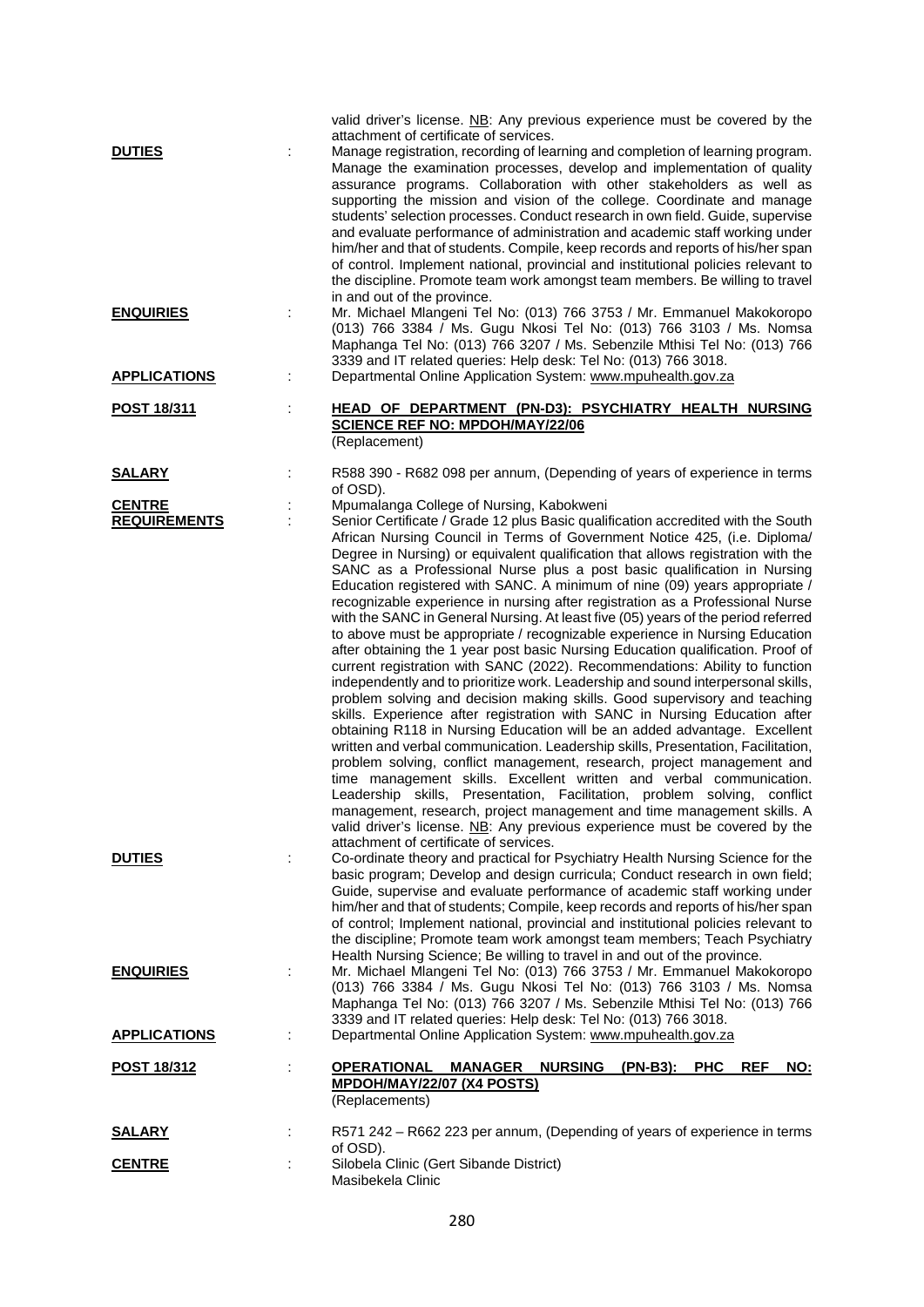| <b>REQUIREMENTS</b>                  | Langeloop CHC (Ehlanzeni District)<br>Tweefontein "G" CHC (Nkangala District)<br>Senior Certificate / Grade 12 plus Basic qualification accredited with the South<br>African Nursing Council in Terms of Government Notice 425, (i.e. Diploma/<br>Degree in Nursing) or Equivalent qualification that allows registration with the<br>SANC as a Professional Nurse plus a post basic nursing qualification, with<br>duration of at least 1 year, accredited with the SANC in terms of Government<br>Notice No R212 in Primary Health Care. A minimum of nine (09) years<br>appropriate / recognizable experience in nursing after registration as a<br>Professional Nurse with the SANC in General Nursing. At least five (05) years<br>of the period referred to above must be appropriate / recognizable experience<br>in theatre after obtaining the 1 year post basic PHC Nursing Science<br>qualification. Proof of current registration with SANC (2022). Experience and<br>knowledge of the District Health System. Demonstrate an in depth<br>understanding of nursing legislation and related legal and ethical nursing<br>practices and how this impacts on service delivery. Demonstrate a basic<br>understanding of HR and financial and practices. Knowledge of relevant legal<br>framework such as Nursing Act, Health Occupational and Safety Act, Patients<br>Right Charter, Batho Pele Principles, Operational Management Skills. Problem<br>solving, planning and Organizing Skills. Expected to work under pressure and<br>on night duty. Leadership. Supervisory, problem-solving, conflict resolution,<br>inter-personal ad communication and communication skills. Demonstrate an in<br>depth understanding of legislation and related ethical nursing practices and<br>how this impact on service delivery. Computer literacy will be an added<br>advantage (MS Word, Excel, PowerPoint and Outlook). NB: Any previous<br>experience must be covered by the attachment of certified copies of<br>Certificates of Service. NB: Any previous experience must be covered by the<br>attachment of certificate of services. |
|--------------------------------------|-----------------------------------------------------------------------------------------------------------------------------------------------------------------------------------------------------------------------------------------------------------------------------------------------------------------------------------------------------------------------------------------------------------------------------------------------------------------------------------------------------------------------------------------------------------------------------------------------------------------------------------------------------------------------------------------------------------------------------------------------------------------------------------------------------------------------------------------------------------------------------------------------------------------------------------------------------------------------------------------------------------------------------------------------------------------------------------------------------------------------------------------------------------------------------------------------------------------------------------------------------------------------------------------------------------------------------------------------------------------------------------------------------------------------------------------------------------------------------------------------------------------------------------------------------------------------------------------------------------------------------------------------------------------------------------------------------------------------------------------------------------------------------------------------------------------------------------------------------------------------------------------------------------------------------------------------------------------------------------------------------------------------------------------------------------------------------------------------------------------------------------------------|
| <b>DUTIES</b>                        | Manage and provide PHC facility supervisory in line with the PHC Supervision<br>Guideline. Ensure clinical nursing practice by the nursing team in the facility in<br>accordance with the scope and practice and nursing standard as determined<br>by the relevant health facility. Promote quality nursing care as directed by the<br>professional scope of practice and standard in accordance to the PHC delivery<br>package. Ensure the implementation on National Core Norms and Standards<br>including Six Priority Areas. Advocate for patients through ensuring adherence<br>to Batho Pele Principles. Coordinate community involvement and participation.<br>Manage and Monitor effective use and maintenance of assets and<br>infrastructure of the facility. Monitor information management<br>and<br>documentation.                                                                                                                                                                                                                                                                                                                                                                                                                                                                                                                                                                                                                                                                                                                                                                                                                                                                                                                                                                                                                                                                                                                                                                                                                                                                                                               |
| <b>ENQUIRIES</b>                     | Mr. Michael Mlangeni Tel No: (013) 766 3753 / Mr. Emmanuel Makokoropo<br>(013) 766 3384 / Ms. Gugu Nkosi Tel No: (013) 766 3103 / Ms. Nomsa<br>Maphanga Tel No: (013) 766 3207 / Ms. Sebenzile Mthisi Tel No: (013) 766<br>3339 and IT related queries: Help desk: Tel No: (013) 766 3018.                                                                                                                                                                                                                                                                                                                                                                                                                                                                                                                                                                                                                                                                                                                                                                                                                                                                                                                                                                                                                                                                                                                                                                                                                                                                                                                                                                                                                                                                                                                                                                                                                                                                                                                                                                                                                                                    |
| <b>APPLICATIONS</b>                  | Departmental Online Application System: www.mpuhealth.gov.za                                                                                                                                                                                                                                                                                                                                                                                                                                                                                                                                                                                                                                                                                                                                                                                                                                                                                                                                                                                                                                                                                                                                                                                                                                                                                                                                                                                                                                                                                                                                                                                                                                                                                                                                                                                                                                                                                                                                                                                                                                                                                  |
| POST 18/313                          | (PN-A5):<br><b>FEMALE</b><br><b>WARD</b><br><b>OPERATIONAL</b><br><b>MANAGER</b><br><b>REF</b><br>NO:<br>MPDOH/MAY/22/08<br>(Replacement)                                                                                                                                                                                                                                                                                                                                                                                                                                                                                                                                                                                                                                                                                                                                                                                                                                                                                                                                                                                                                                                                                                                                                                                                                                                                                                                                                                                                                                                                                                                                                                                                                                                                                                                                                                                                                                                                                                                                                                                                     |
| <b>SALARY</b>                        | R450 939 - R507 531 per annum, (Depending of years of experience in terms                                                                                                                                                                                                                                                                                                                                                                                                                                                                                                                                                                                                                                                                                                                                                                                                                                                                                                                                                                                                                                                                                                                                                                                                                                                                                                                                                                                                                                                                                                                                                                                                                                                                                                                                                                                                                                                                                                                                                                                                                                                                     |
| <b>CENTRE</b><br><b>REQUIREMENTS</b> | of OSD).<br>Amajuba Memorial Hospital (Nkangala District)<br>Senior Certificate / Grade 12 plus Basic qualification accredited with the South<br>African Nursing Council in Terms of Government Notice 425, (i.e. Diploma /<br>Degree in Nursing) or equivalent qualification that allows registration with the<br>SANC as a Professional Nurse. A minimum of seven (7) years<br>appropriate/recognizable experience in nursing after registration as a<br>Professional Nurse with the SANC in General Nursing. Proof of current<br>registration with SANC (2022). A Diploma / Degree in Nursing administration<br>and Management is an added advantage. Knowledge/skills: Basic computer<br>literacy, strong Leadership, Good communication and Sound Interpersonal<br>skills. Ability to work under pressure, manage own time, function as an effective<br>leader of the nursing team. Implement and manage change. Willingness to<br>work shifts and standby in accordance with the requirements of the unit and<br>nursing services. Report writing. NB: Any previous experience must be covered                                                                                                                                                                                                                                                                                                                                                                                                                                                                                                                                                                                                                                                                                                                                                                                                                                                                                                                                                                                                                                          |

by the attachment of certificate of services.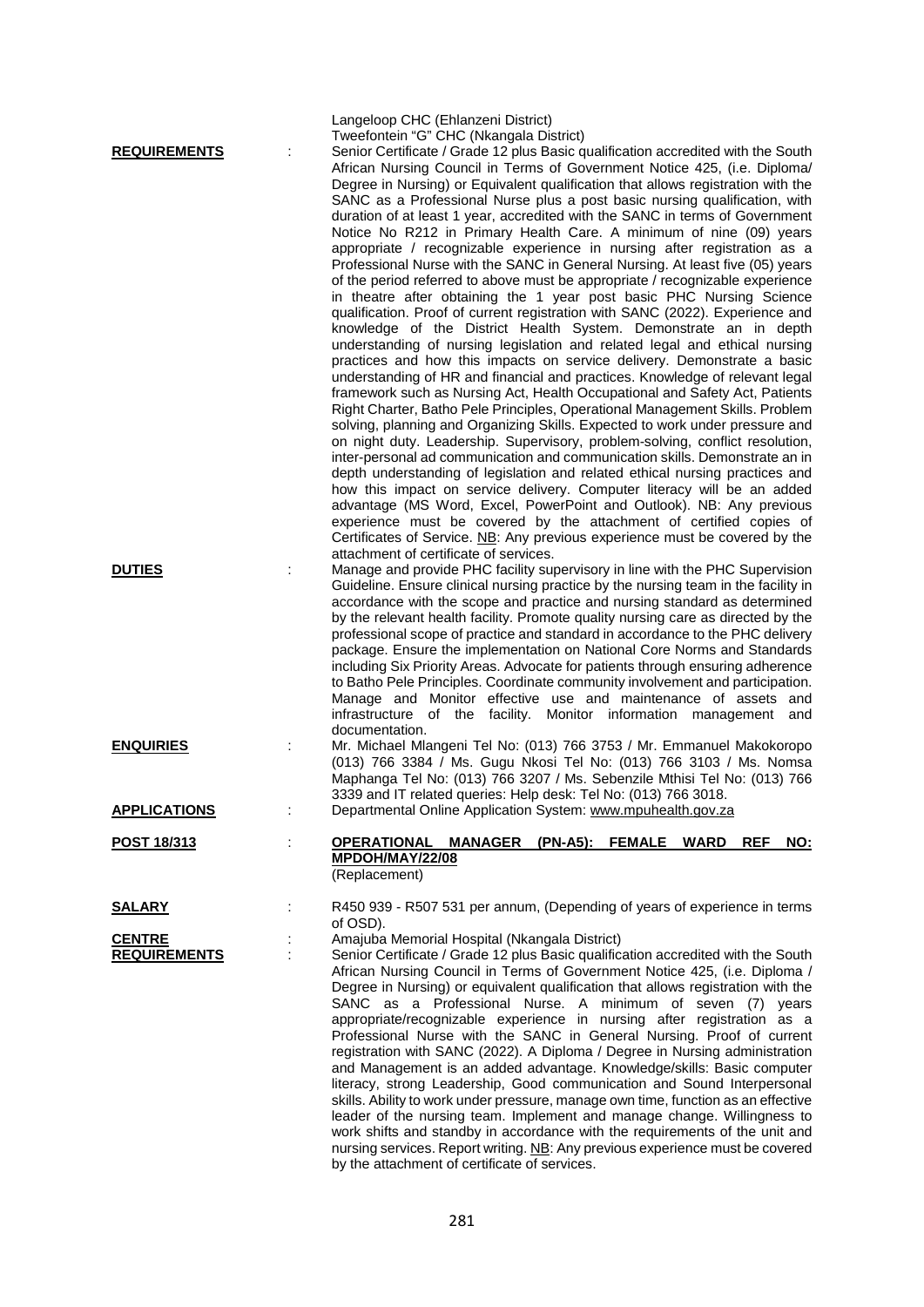| <b>DUTIES</b>                  | The candidate will be responsible for Planning, Organizing, Managing, and<br>coordinating as well as maintaining an optimal Nursing Services as an<br>Operational Manager in Female ward. Develop / establish and maintain<br>constructive working relationships with Nursing and stakeholders (i.e. inter-<br>Professional, inter-sectoral and multi - disciplinary team workers). Participate<br>in the analysis, formulation, and implementation of nursing guidelines,<br>practices, Standards, and procedures. Effectively manage the utilization of<br>Human, Financial and Physical resources. Maintain professional Growth /<br>Ethical standards and self-development. Deliver a supportive service to the<br>Nursing Service and the institution by taking overall supervision after hours and<br>on weekends. Ensure implementation of Norms and Standards and Ideal<br>Hospital Framework and develop Quality Improvement Plans. Manage<br>Performance and Development of staff as well as participating in the Managers<br>scheduled meetings. Exercise control of discipline, grievance and other labour<br>related issues in terms of laid down policies or procedures. Manage data in the<br>unit and ensure submission to facility information office. Identity develop and<br>control Risk Management Systems within the unit. Provide safe therapeutic<br>environment as laid by Nursing Acts, Occupational Health and safety Acts and<br>all the applicable prescripts. Implementation and management of Infection<br>Prevention and Control protocols. Uphold the Batho Pele and Patients Right<br>Principles. |
|--------------------------------|-------------------------------------------------------------------------------------------------------------------------------------------------------------------------------------------------------------------------------------------------------------------------------------------------------------------------------------------------------------------------------------------------------------------------------------------------------------------------------------------------------------------------------------------------------------------------------------------------------------------------------------------------------------------------------------------------------------------------------------------------------------------------------------------------------------------------------------------------------------------------------------------------------------------------------------------------------------------------------------------------------------------------------------------------------------------------------------------------------------------------------------------------------------------------------------------------------------------------------------------------------------------------------------------------------------------------------------------------------------------------------------------------------------------------------------------------------------------------------------------------------------------------------------------------------------------------------------------------------------------------------------|
| <b>ENQUIRIES</b>               | Mr. Michael Mlangeni Tel No: (013) 766 3753 / Mr. Emmanuel Makokoropo<br>(013) 766 3384 / Ms. Gugu Nkosi Tel No: (013) 766 3103 / Ms. Nomsa<br>Maphanga Tel No: (013) 766 3207 / Ms. Sebenzile Mthisi Tel No: (013) 766<br>3339 and IT related queries: Help desk: Tel No: (013) 766 3018.                                                                                                                                                                                                                                                                                                                                                                                                                                                                                                                                                                                                                                                                                                                                                                                                                                                                                                                                                                                                                                                                                                                                                                                                                                                                                                                                          |
| <b>APPLICATIONS</b>            | Departmental Online Application System: www.mpuhealth.gov.za                                                                                                                                                                                                                                                                                                                                                                                                                                                                                                                                                                                                                                                                                                                                                                                                                                                                                                                                                                                                                                                                                                                                                                                                                                                                                                                                                                                                                                                                                                                                                                        |
| <u>POST 18/314</u>             | ASSISTANT<br><b>DIRECTOR:</b><br><b>CORPORATE</b><br><b>SERVICES</b><br><b>REF</b><br>NO:<br>MPDOH/MAY/22/09 (X3 POSTS)<br>(Replacements)                                                                                                                                                                                                                                                                                                                                                                                                                                                                                                                                                                                                                                                                                                                                                                                                                                                                                                                                                                                                                                                                                                                                                                                                                                                                                                                                                                                                                                                                                           |
| <b>SALARY</b><br><b>CENTRE</b> | R477 090 per annum. (Level 10), plus service benefits.<br><b>Bethal Hospital</b><br>Standerton Hospital (Gert Sibande District)<br>Mmametlhake Hospital (Nkangala District)                                                                                                                                                                                                                                                                                                                                                                                                                                                                                                                                                                                                                                                                                                                                                                                                                                                                                                                                                                                                                                                                                                                                                                                                                                                                                                                                                                                                                                                         |
| <b>REQUIREMENTS</b>            | Senior Certificate / Grade 12 plus Diploma / Degree in Administration or Public<br>Management as recognized by SAQA. At least 3 to 5 years' experience at<br>supervisory level. Knowledge of Human Resources and Administrative support<br>services. Sound financial management, facility management and supervision.<br>Valid driver's license. Willingness to work extra hours and be on standby when<br>need arises. Advanced computer literacy (MS Word, Excel). Good written and<br>communication skills. Good planning and organizational skills. Knowledge of<br>the PFMA / Labour Relations and other relevant prescripts. Good<br>interpersonal, problem - solving and dispute resolution, communication,<br>analytical and writing skills. Computer literacy. Valid driver's license. Ability to<br>work under pressure with minimum supervision. Ability to conduct seminars or<br>workshops and presentation of budget. Strong leadership, managerial,<br>organisational, strategic, operational and contingency planning skills.<br>Independent decision-making, problem-solving and interpersonal skills.<br>Knowledge of the Public Service Regulations 2001, Public Service Act 1994,<br>Employment Equity Act 55 of 1998, Labour Relations Act 66 of 1995 and other<br>related prescripts of the Department of Health.                                                                                                                                                                                                                                                                                             |
| <b>DUTIES</b>                  | Overall management of hospital administration include facility management<br>and security. Efficient and effective implement the Departmental strategic<br>planning of the corporate services. Management of personnel administration,<br>human resource development and training, disciplinary procedures, labour<br>relations, recruitment and selection processes and staff performance<br>assessment. Management of hospital fees, admissions and medical records.<br>Effectively manages all facility based support services and oversees<br>maintenance requirements. Support the Medical Manager and management<br>team. Effectively and efficiently run the Corporate Services within the hospital<br>and give full support to other services and programmes within the Hospital.<br>Ensure high level of administration and improve cleanliness within the hospital<br>environment. Promotion of equity when it comes to resource distribution to<br>ensure that the targets are achieved. Effectively manage and develop human<br>resources, including sound employment relations. Support Employee<br>Assistance Programme, departmental health information and communication                                                                                                                                                                                                                                                                                                                                                                                                                                            |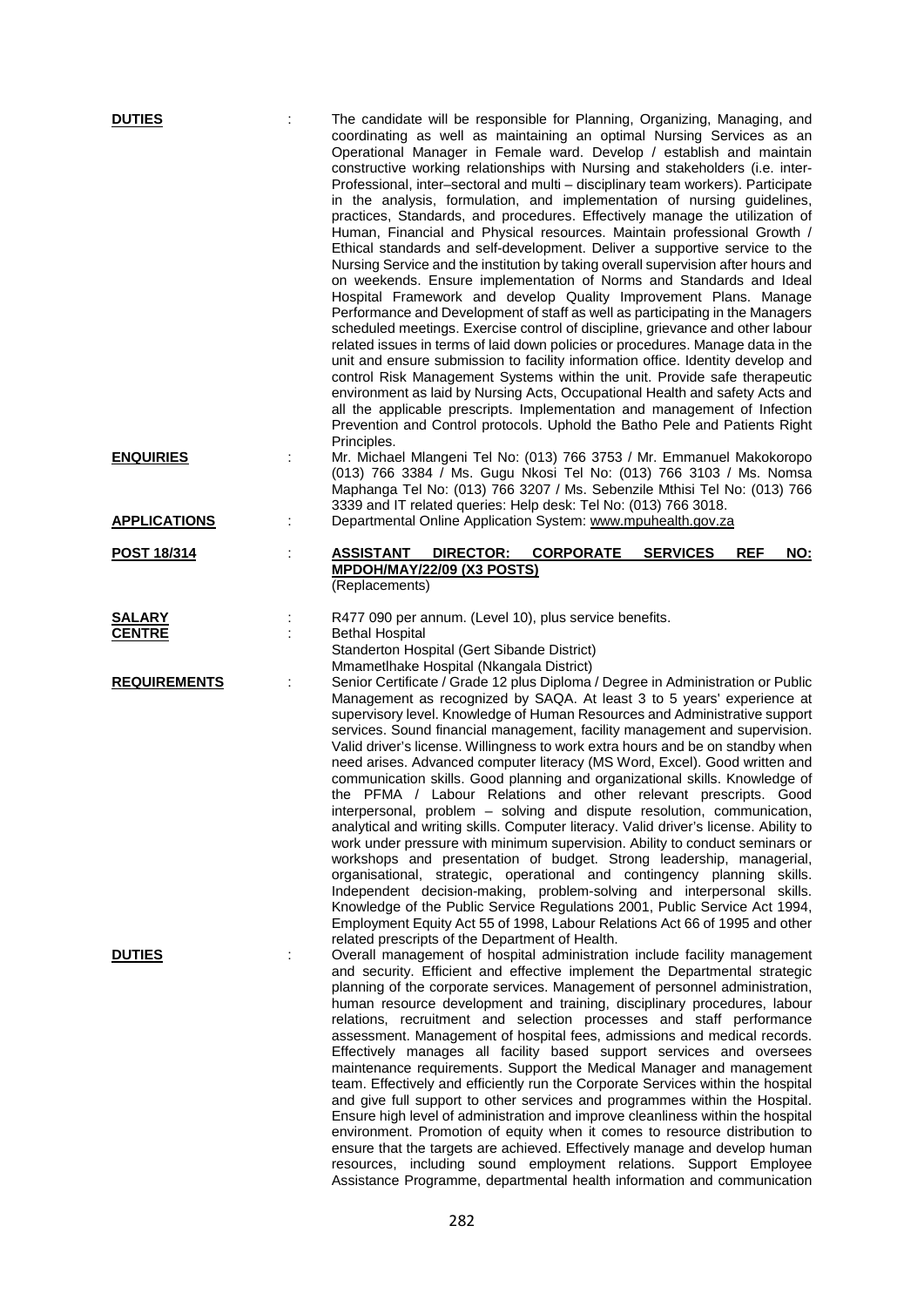|                                      |   | technology functions in the hospital. Exercise and regulate, control over<br>institutional activities. Monitor implementation of the plans. Represent the<br>district / hospital in various forums at the district level and report to senior<br>structures of the department. Provide subordinates with the overall policy<br>framework and provide strategic leadership. Develop and maintain<br>constructive working relationships within administration and support and other<br>Professional structures. Monitor and ensure proper utilisation of financial and<br>physical resources. Be responsible for the supervision and evaluation of the<br>staff performance. Manage the office budget. Coordinate proper staffing of<br>hospital.                                                                                                                                                                                                                                                                                                                                                                                                                                                                                                                                                                                                                                                                                                                                                                                                                                                                                                                                                                                                                                                                                                                          |
|--------------------------------------|---|--------------------------------------------------------------------------------------------------------------------------------------------------------------------------------------------------------------------------------------------------------------------------------------------------------------------------------------------------------------------------------------------------------------------------------------------------------------------------------------------------------------------------------------------------------------------------------------------------------------------------------------------------------------------------------------------------------------------------------------------------------------------------------------------------------------------------------------------------------------------------------------------------------------------------------------------------------------------------------------------------------------------------------------------------------------------------------------------------------------------------------------------------------------------------------------------------------------------------------------------------------------------------------------------------------------------------------------------------------------------------------------------------------------------------------------------------------------------------------------------------------------------------------------------------------------------------------------------------------------------------------------------------------------------------------------------------------------------------------------------------------------------------------------------------------------------------------------------------------------------------|
| <b>ENQUIRIES</b>                     |   | Mr. Michael Mlangeni Tel No: (013) 766 3753 / Mr. Emmanuel Makokoropo<br>(013) 766 3384 / Ms. Gugu Nkosi Tel No: (013) 766 3103 / Ms. Nomsa<br>Maphanga Tel No: (013) 766 3207 / Ms. Sebenzile Mthisi Tel No: (013) 766<br>3339 and IT related queries: Help desk: Tel No: (013) 766 3018.                                                                                                                                                                                                                                                                                                                                                                                                                                                                                                                                                                                                                                                                                                                                                                                                                                                                                                                                                                                                                                                                                                                                                                                                                                                                                                                                                                                                                                                                                                                                                                               |
| <b>APPLICATIONS</b>                  |   | Departmental Online Application System: www.mpuhealth.gov.za                                                                                                                                                                                                                                                                                                                                                                                                                                                                                                                                                                                                                                                                                                                                                                                                                                                                                                                                                                                                                                                                                                                                                                                                                                                                                                                                                                                                                                                                                                                                                                                                                                                                                                                                                                                                             |
| POST 18/315                          |   | <b>REF</b><br><b>CHIEF</b><br>DIAGNOSTIC RADIOGRAPHER<br><b>GRADE</b><br>$\mathbf 1$<br>NO:<br>MPDOH/MAY/22/10 (X3 POSTS)<br>(Replacements)                                                                                                                                                                                                                                                                                                                                                                                                                                                                                                                                                                                                                                                                                                                                                                                                                                                                                                                                                                                                                                                                                                                                                                                                                                                                                                                                                                                                                                                                                                                                                                                                                                                                                                                              |
| <b>SALARY</b>                        |   | R473 112 - R525 087 per annum, (Depending of years of experience in terms<br>of OSD).                                                                                                                                                                                                                                                                                                                                                                                                                                                                                                                                                                                                                                                                                                                                                                                                                                                                                                                                                                                                                                                                                                                                                                                                                                                                                                                                                                                                                                                                                                                                                                                                                                                                                                                                                                                    |
| <b>CENTRE</b>                        |   | Evander Hospital (Gert Sibande District)                                                                                                                                                                                                                                                                                                                                                                                                                                                                                                                                                                                                                                                                                                                                                                                                                                                                                                                                                                                                                                                                                                                                                                                                                                                                                                                                                                                                                                                                                                                                                                                                                                                                                                                                                                                                                                 |
| <b>REQUIREMENTS</b><br><b>DUTIES</b> |   | Tonga Hospital (Ehlanzeni District)<br>KwaMhlanga Hospital (Nkangala District)<br>Senior Certificate / Grade 12 plus an appropriate qualification that allows for<br>the required registration with the Health Professional Council of South Africa<br>(HPCSA) in the relevant profession (where applicable). Grade 1: SA Qualified<br>employees: A minimum of three (3) years appropriate experience in profession<br>after registration with the Health Professional Council of South Africa (HPCSA)<br>as independent practice (where applicable) in respect of employees who<br>performed Community Service, as required in SA. Foreign Qualified<br>employees: four (4) year relevant experience after registration with the HPCSA<br>in the relevant profession (where applicable) in respect of employees of whom<br>it is not required to perform Community Service, as required in SA. Hospital<br>experience and extensive knowledge in Occupational Health and Safety will be<br>an added advantage. Good interpersonal Skills, written, verbal and<br>presentation Skills. Accuracy and attention to detail. Ability to work under<br>pressure. Ability and willingness to travel. Good interpersonal relationship,<br>Leadership skill. Valid drivers' license. NB: Any previous experience must be<br>covered by the attachment of certificate of services.<br>Ensure patient care during imaging for optimal diagnostic purpose: Explain<br>procedures to patients, prepare patient for imaging, Assist and position patient<br>for imaging, perform imaging. Practice radiation protection to minimize<br>radiation dose to staff, patients and general public: Establish LMC status of<br>female patients, adhere to radiation safety standards (secure area, lead aprons<br>etc), Apply correct radiation/exposure factors (correct dosages), Exercise |
| <b>ENQUIRIES</b>                     |   | clinical responsibility to ensure optimal diagnostic imaging: Interpret clinical<br>history of patients to determine the correct procedure, ensure correct<br>positioning of patient to minimize radiation exposure to the patient, ensure<br>correct identification of patient image (name, lead markers etc). Participate in<br>Education and training programs for continuous professional development and<br>quality service delivery: Practical training and evaluation of students Implement<br>quality assurance programs for quality service delivery, Check/test radiation<br>equipment and report faults, apply reject analysis, Adhere to policies and<br>protocols.<br>Mr. Michael Mlangeni Tel No: (013) 766 3753 / Mr. Emmanuel Makokoropo<br>(013) 766 3384 / Ms. Gugu Nkosi Tel No: (013) 766 3103 / Ms. Nomsa                                                                                                                                                                                                                                                                                                                                                                                                                                                                                                                                                                                                                                                                                                                                                                                                                                                                                                                                                                                                                                           |
| <b>APPLICATIONS</b>                  | t | Maphanga Tel No: (013) 766 3207 / Ms. Sebenzile Mthisi Tel No: (013) 766<br>3339 and IT related queries: Help desk: Tel No: (013) 766 3018.<br>Departmental Online Application System: www.mpuhealth.gov.za                                                                                                                                                                                                                                                                                                                                                                                                                                                                                                                                                                                                                                                                                                                                                                                                                                                                                                                                                                                                                                                                                                                                                                                                                                                                                                                                                                                                                                                                                                                                                                                                                                                              |
| <u>POST 18/316</u>                   | ÷ | LECTURER GRADE 1 (PN-D1) REF NO: MPDOH/MAY/22/11 (X4 POSTS)                                                                                                                                                                                                                                                                                                                                                                                                                                                                                                                                                                                                                                                                                                                                                                                                                                                                                                                                                                                                                                                                                                                                                                                                                                                                                                                                                                                                                                                                                                                                                                                                                                                                                                                                                                                                              |
|                                      |   | (Replacements)                                                                                                                                                                                                                                                                                                                                                                                                                                                                                                                                                                                                                                                                                                                                                                                                                                                                                                                                                                                                                                                                                                                                                                                                                                                                                                                                                                                                                                                                                                                                                                                                                                                                                                                                                                                                                                                           |
| <b>SALARY</b>                        |   | R388 974 - R450 939 per annum, (Depending of years of experience in terms<br>of OSD).                                                                                                                                                                                                                                                                                                                                                                                                                                                                                                                                                                                                                                                                                                                                                                                                                                                                                                                                                                                                                                                                                                                                                                                                                                                                                                                                                                                                                                                                                                                                                                                                                                                                                                                                                                                    |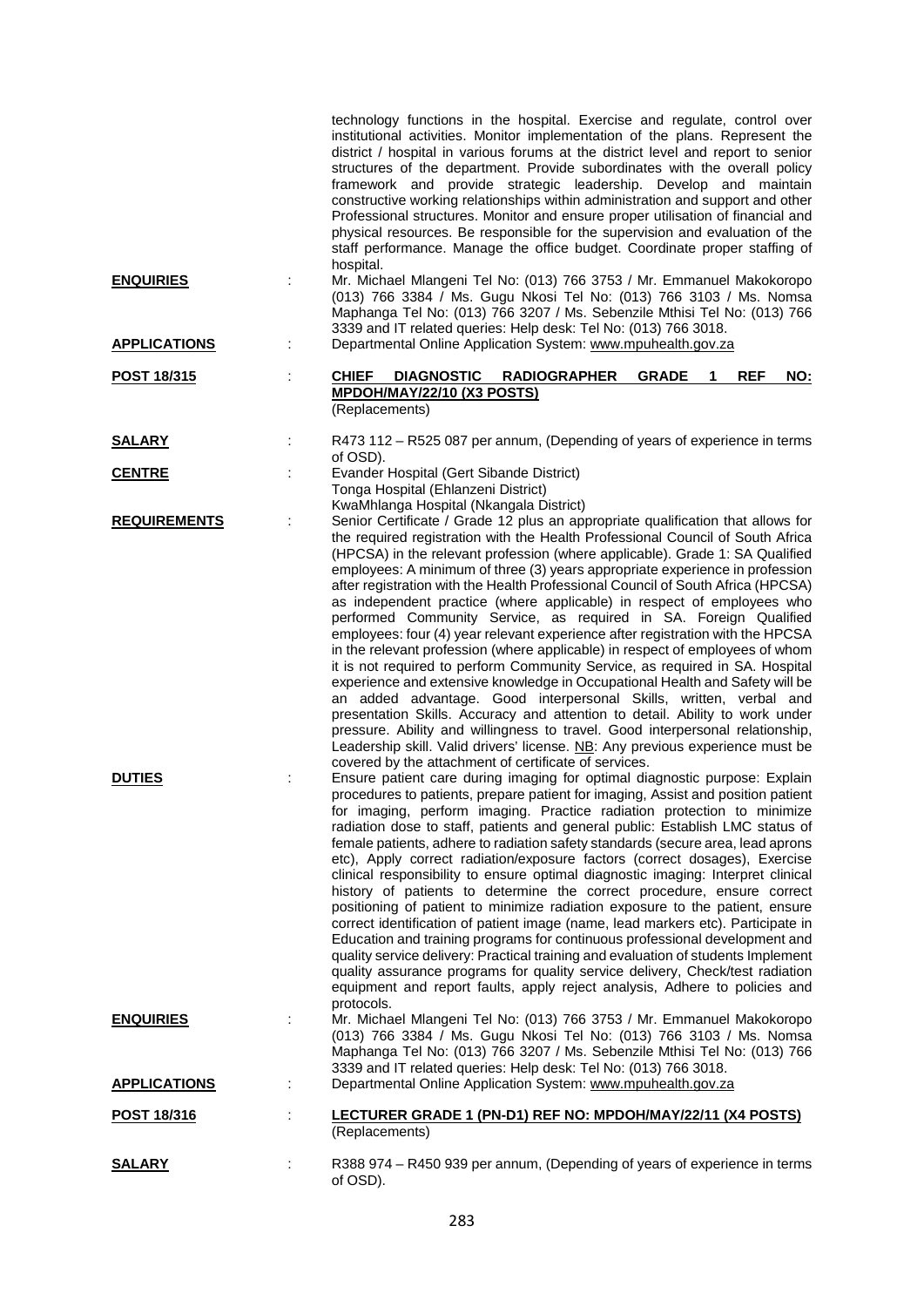| <b>CENTRE</b><br><b>REQUIREMENTS</b> | Mpumalanga College of Nursing, Kabokweni<br>Senior Certificate / Grade 12 plus Basic R425 qualification (i.e. Diploma /<br>Degree in Nursing) or equivalent qualification that allows registration with the<br>South African Nursing Council (SANC) as a Professional nurse plus post basic<br>qualification in Nursing Education registered with the SANC. A minimum of four<br>(4) years appropriate / recognisable nursing experience after registration as                                                                                                                                                                                                                                                                                                                                                                                                                                                                                                                                                                                                                                                                                                                                                                                                                                                                                                                                             |
|--------------------------------------|------------------------------------------------------------------------------------------------------------------------------------------------------------------------------------------------------------------------------------------------------------------------------------------------------------------------------------------------------------------------------------------------------------------------------------------------------------------------------------------------------------------------------------------------------------------------------------------------------------------------------------------------------------------------------------------------------------------------------------------------------------------------------------------------------------------------------------------------------------------------------------------------------------------------------------------------------------------------------------------------------------------------------------------------------------------------------------------------------------------------------------------------------------------------------------------------------------------------------------------------------------------------------------------------------------------------------------------------------------------------------------------------------------|
|                                      | Professional Nurse with the SANC in General Nursing. Recommendations:<br>Ability to function independently and to prioritize work. Leadership and sound<br>interpersonal skills, problem solving and decision making skills. Good<br>supervisory and teaching skills. Experience after registration with SANC in<br>Nursing Education after obtaining R118 in Nursing Education will be an added<br>advantage. Excellent written and verbal communication. Leadership skills,<br>Presentation, Facilitation, problem solving, conflict management, research,<br>project management and time management skills. Excellent written and verbal<br>communication. Leadership skills, Presentation, Facilitation, problem solving,<br>conflict management, research, project management and time management<br>skills. A valid driver's license. NB: Any previous experience must be covered<br>by the attachment of certificate of services.                                                                                                                                                                                                                                                                                                                                                                                                                                                                   |
| <b>DUTIES</b>                        | Provision of quality nurse education and training through professional training<br>programmes and curricula as directed by the professional scope of practice<br>and standards as determined by the health training facility. Teaching of clinical<br>nursing practice in accordance with the scope of practice and nursing<br>standards as determined by the health training facility. Demonstrate effective<br>communication with students. Coordinate clinical learning exposure to learners<br>between Nursing School and clinical areas. Implement assessment strategies<br>to determined learner's competencies. Work as part of the education team to<br>ensure good nurse training Work effectively, co-operatively amicably with<br>students and other persons of diverse intellectual, cultural, racial or religious<br>differences. Able to plan and organize own work and manage training<br>programmes in order to meet training outcomes as determined by the health<br>training facility.                                                                                                                                                                                                                                                                                                                                                                                                   |
| <b>ENQUIRIES</b>                     | Mr. Michael Mlangeni Tel No: (013) 766 3753 / Mr. Emmanuel Makokoropo<br>(013) 766 3384 / Ms. Gugu Nkosi Tel No: (013) 766 3103 / Ms. Nomsa<br>Maphanga Tel No: (013) 766 3207 / Ms. Sebenzile Mthisi Tel No: (013) 766<br>3339 and IT related queries: Help desk: Tel No: (013) 766 3018.                                                                                                                                                                                                                                                                                                                                                                                                                                                                                                                                                                                                                                                                                                                                                                                                                                                                                                                                                                                                                                                                                                                 |
| <b>APPLICATIONS</b>                  | Departmental Online Application System: www.mpuhealth.gov.za                                                                                                                                                                                                                                                                                                                                                                                                                                                                                                                                                                                                                                                                                                                                                                                                                                                                                                                                                                                                                                                                                                                                                                                                                                                                                                                                               |
| <u>POST 18/317</u>                   | LECTURER GRADE 1 (PN-D1): PHC REF NO: MPDOH/MAY/22/12<br>(Replacement)                                                                                                                                                                                                                                                                                                                                                                                                                                                                                                                                                                                                                                                                                                                                                                                                                                                                                                                                                                                                                                                                                                                                                                                                                                                                                                                                     |
| <b>SALARY</b>                        | R388 974 - R450 939 per annum, (Depending of years of experience in terms<br>of OSD).                                                                                                                                                                                                                                                                                                                                                                                                                                                                                                                                                                                                                                                                                                                                                                                                                                                                                                                                                                                                                                                                                                                                                                                                                                                                                                                      |
| <b>CENTRE</b><br><b>REQUIREMENTS</b> | Mpumalanga College of Nursing, Kabokweni<br>Senior Certificate / Grade 12 plus Basic R425 qualification (i.e. Diploma /<br>Degree in Nursing) or equivalent qualification that allows registration with the<br>South African Nursing Council (SANC) as a Professional nurse plus post basic<br>qualification in Nursing Education registered with the SANC. A minimum of four<br>(4) years appropriate / recognisable nursing experience after registration as<br>Professional Nurse with the SANC in General Nursing. Recommendations:<br>Ability to function independently and to prioritize work. Leadership and sound<br>interpersonal skills, problem solving and decision making skills. Good<br>supervisory and teaching skills. Experience after registration with SANC in<br>Nursing Education after obtaining R118 in Nursing Education will be an added<br>advantage. Excellent written and verbal communication. Leadership skills,<br>Presentation, Facilitation, problem solving, conflict management, research,<br>project management and time management skills. Excellent written and verbal<br>communication. Leadership skills, Presentation, Facilitation, problem solving,<br>conflict management, research, project management and time management<br>skills. A valid driver's license. NB: Any previous experience must be covered<br>by the attachment of certificate of services. |
| <b>DUTIES</b>                        | Provision of quality nurse education and training through professional training<br>programmes and curricula as directed by the professional scope of practice<br>and standards as determined by the health training facility. Teaching of clinical<br>nursing practice in accordance with the scope of practice and nursing<br>standards as determined by the health training facility. Demonstrate effective<br>communication with students. Coordinate clinical learning exposure to learners                                                                                                                                                                                                                                                                                                                                                                                                                                                                                                                                                                                                                                                                                                                                                                                                                                                                                                            |

between Nursing School and clinical areas. Implement assessment strategies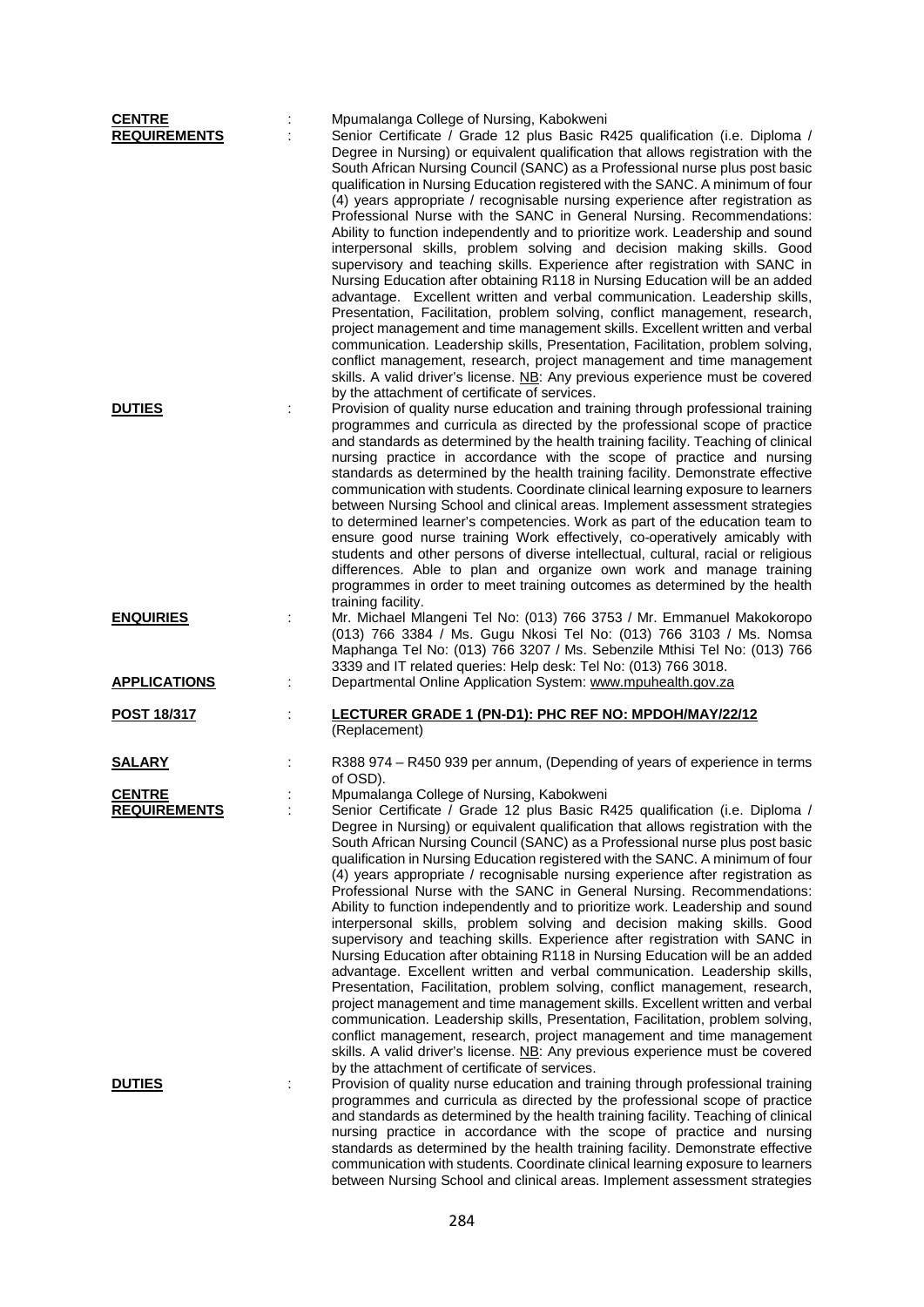|                                      |    | to determined learner's competencies. Work as part of the education team to<br>ensure good nurse training Work effectively, co-operatively amicably with<br>students and other persons of diverse intellectual, cultural, racial or religious<br>differences. Able to plan and organize own work and manage training<br>programmes in order to meet training outcomes as determined by the health<br>training facility.                                                                                                                                                                                                                                                                                                                                                                                                                                                                                                                                                                                                                                                                                                                                                                                                                                                                                                                                                                                                                                                                                                                                                                                                                                                                                                                                                                                                                                                                                                                                                                                                                                                                                                                                                                                                                    |
|--------------------------------------|----|--------------------------------------------------------------------------------------------------------------------------------------------------------------------------------------------------------------------------------------------------------------------------------------------------------------------------------------------------------------------------------------------------------------------------------------------------------------------------------------------------------------------------------------------------------------------------------------------------------------------------------------------------------------------------------------------------------------------------------------------------------------------------------------------------------------------------------------------------------------------------------------------------------------------------------------------------------------------------------------------------------------------------------------------------------------------------------------------------------------------------------------------------------------------------------------------------------------------------------------------------------------------------------------------------------------------------------------------------------------------------------------------------------------------------------------------------------------------------------------------------------------------------------------------------------------------------------------------------------------------------------------------------------------------------------------------------------------------------------------------------------------------------------------------------------------------------------------------------------------------------------------------------------------------------------------------------------------------------------------------------------------------------------------------------------------------------------------------------------------------------------------------------------------------------------------------------------------------------------------------|
| <b>ENQUIRIES</b>                     |    | Mr. Michael Mlangeni Tel No: (013) 766 3753 / Mr. Emmanuel Makokoropo Tel<br>No: (013) 766 3384 / Ms. Gugu Nkosi Tel No: (013) 766 3103 / Ms. Nomsa<br>Maphanga Tel No: (013) 766 3207 / Ms. Sebenzile Mthisi Tel No: (013) 766<br>3339 and IT related queries: Help desk: Tel No: (013) 766 3018.                                                                                                                                                                                                                                                                                                                                                                                                                                                                                                                                                                                                                                                                                                                                                                                                                                                                                                                                                                                                                                                                                                                                                                                                                                                                                                                                                                                                                                                                                                                                                                                                                                                                                                                                                                                                                                                                                                                                         |
| <b>APPLICATIONS</b>                  | ÷  | Departmental Online Application System: www.mpuhealth.gov.za                                                                                                                                                                                                                                                                                                                                                                                                                                                                                                                                                                                                                                                                                                                                                                                                                                                                                                                                                                                                                                                                                                                                                                                                                                                                                                                                                                                                                                                                                                                                                                                                                                                                                                                                                                                                                                                                                                                                                                                                                                                                                                                                                                               |
| POST 18/318                          |    | RADIOGRAPHER GRADE 1-3 REF NO: MPDOH/MAY/22/13<br>(Replacement)                                                                                                                                                                                                                                                                                                                                                                                                                                                                                                                                                                                                                                                                                                                                                                                                                                                                                                                                                                                                                                                                                                                                                                                                                                                                                                                                                                                                                                                                                                                                                                                                                                                                                                                                                                                                                                                                                                                                                                                                                                                                                                                                                                            |
| <u>SALARY</u>                        |    | R322 746 – R540 954 per annum, (Depending of years of experience in terms<br>of OSD).                                                                                                                                                                                                                                                                                                                                                                                                                                                                                                                                                                                                                                                                                                                                                                                                                                                                                                                                                                                                                                                                                                                                                                                                                                                                                                                                                                                                                                                                                                                                                                                                                                                                                                                                                                                                                                                                                                                                                                                                                                                                                                                                                      |
| <b>CENTRE</b><br><b>REQUIREMENTS</b> |    | Embhuleni Hospital (Gert Sibande District)<br>Senior Certificate / Grade 12 plus an appropriate qualification that allows for<br>the required registration with the Health Professional Council of South Africa<br>(HPCSA) in the relevant profession (where applicable). Grade 1: SA Qualified<br>employees: None after registration with the HPCSA in the relevant profession<br>(where applicable) in respect of employees who performed Community<br>Service, as required in SA. Foreign Qualified employees: One (1) year relevant<br>experience after registration with the HPCSA in the relevant profession (where<br>applicable) in respect of employees of whom it is not required to perform<br>Community Service, as required in SA. Grade 2: SA Qualified employees:<br>Minimum of ten (10) years after registration with the HPCSA in the relevant<br>profession (where applicable) in respect of employees who performed<br>Community Service, as required in SA. Foreign Qualified employees: Minimum<br>of eleven (11) years relevant experience after registration with the HPCSA in<br>the relevant profession (where applicable) in respect of employees of whom it<br>is not required to perform Community Service, as required in SA. Grade 3: SA<br>Qualified employees: Minimum of twenty (20) years after registration with the<br>HPCSA in the relevant profession (where applicable) in respect of employees<br>who performed Community Service, as required in SA. Foreign Qualified<br>employees: Minimum of twenty one (21) years relevant experience after<br>registration with the HPCSA in the relevant profession (where applicable) in<br>respect of employees of whom it is not required to perform Community Service,<br>as required in SA. Hospital experience and extensive knowledge in<br>Occupational Health and Safety will be an added advantage. Good<br>interpersonal Skills, written, verbal and presentation Skills. Accuracy and<br>attention to detail. Ability to work under pressure. Ability and willingness to<br>travel. Good interpersonal relationship, Leadership skill. Valid drivers' licenses.<br>NB: Any previous experience must be covered by the attachment of certificate |
| <b>DUTIES</b>                        |    | of services.<br>Ensure patient care during imaging for optimal diagnostic purpose: Explain<br>procedures to patients, prepare patient for imaging, Assist and position patient<br>for imaging, perform imaging. Practice radiation protection to minimize<br>radiation dose to staff, patients and general public: Establish LMC status of<br>female patients, adhere to radiation safety standards (secure area, lead aprons<br>etc), Apply correct radiation/exposure factors (correct dosages), Exercise<br>clinical responsibility to ensure optimal diagnostic imaging: Interpret clinical<br>history of patients to determine the correct procedure, ensure correct<br>positioning of patient to minimize radiation exposure to the patient, ensure<br>correct identification of patient image (name, lead markers etc). Participate in<br>Education and training programs for continuous professional development and<br>quality service delivery: Practical training and evaluation of students Implement<br>quality assurance programs for quality service delivery, Check/test radiation<br>equipment and report faults, apply reject analysis, Adhere to policies and<br>protocols.                                                                                                                                                                                                                                                                                                                                                                                                                                                                                                                                                                                                                                                                                                                                                                                                                                                                                                                                                                                                                                             |
| <u>ENQUIRIES</u>                     | İ. | Mr. Michael Mlangeni Tel No: (013) 766 3753 / Mr. Emmanuel Makokoropo Tel<br>No: (013) 766 3384 / Ms. Gugu Nkosi Tel No: (013) 766 3103 / Ms. Nomsa<br>Maphanga Tel No: (013) 766 3207 / Ms. Sebenzile Mthisi Tel No: (013) 766                                                                                                                                                                                                                                                                                                                                                                                                                                                                                                                                                                                                                                                                                                                                                                                                                                                                                                                                                                                                                                                                                                                                                                                                                                                                                                                                                                                                                                                                                                                                                                                                                                                                                                                                                                                                                                                                                                                                                                                                            |
| <b>APPLICATIONS</b>                  | İ. | 3339 and IT related queries: Help desk: Tel No: (013) 766 3018.<br>Departmental Online Application System: www.mpuhealth.gov.za                                                                                                                                                                                                                                                                                                                                                                                                                                                                                                                                                                                                                                                                                                                                                                                                                                                                                                                                                                                                                                                                                                                                                                                                                                                                                                                                                                                                                                                                                                                                                                                                                                                                                                                                                                                                                                                                                                                                                                                                                                                                                                            |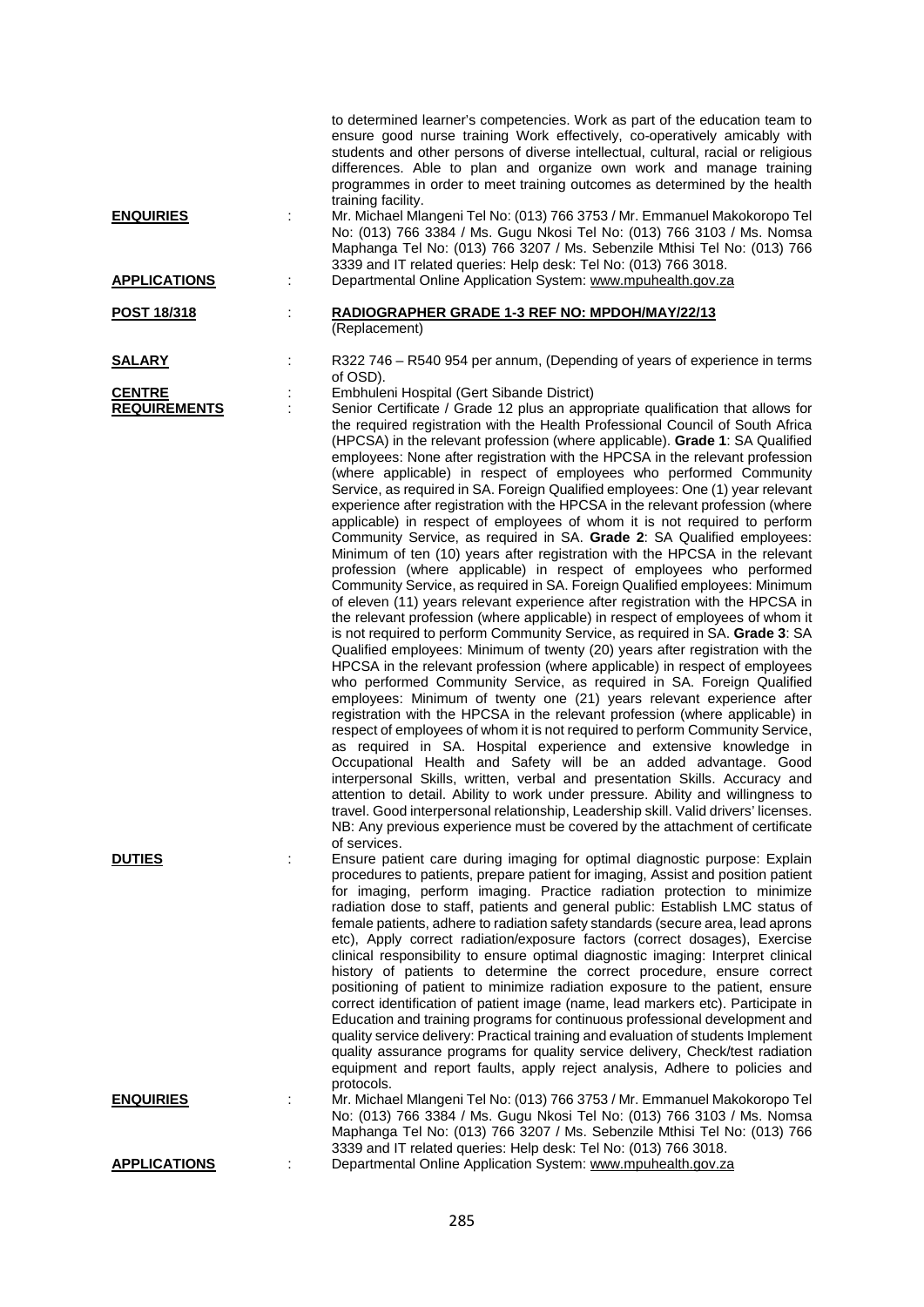| POST 18/319                          | LECTURER GRADE 1 (PN-D1) REF NO: MPDOH/MAY/22/14                                                                                                                                                                                                                                                                                                                                                                                                                                                                                                                                                                                                                                                                                                                                                                                                                                                                                                                                                                                                                                                                                                                                                                                                                                                              |
|--------------------------------------|---------------------------------------------------------------------------------------------------------------------------------------------------------------------------------------------------------------------------------------------------------------------------------------------------------------------------------------------------------------------------------------------------------------------------------------------------------------------------------------------------------------------------------------------------------------------------------------------------------------------------------------------------------------------------------------------------------------------------------------------------------------------------------------------------------------------------------------------------------------------------------------------------------------------------------------------------------------------------------------------------------------------------------------------------------------------------------------------------------------------------------------------------------------------------------------------------------------------------------------------------------------------------------------------------------------|
|                                      | (Replacements)                                                                                                                                                                                                                                                                                                                                                                                                                                                                                                                                                                                                                                                                                                                                                                                                                                                                                                                                                                                                                                                                                                                                                                                                                                                                                                |
| <b>SALARY</b>                        | R388 974 - R450 939 per annum, (Depending of years of experience in terms<br>of OSD).                                                                                                                                                                                                                                                                                                                                                                                                                                                                                                                                                                                                                                                                                                                                                                                                                                                                                                                                                                                                                                                                                                                                                                                                                         |
| <b>CENTRE</b>                        | Mpumalanga College of Nursing: Rob Ferreira Campus                                                                                                                                                                                                                                                                                                                                                                                                                                                                                                                                                                                                                                                                                                                                                                                                                                                                                                                                                                                                                                                                                                                                                                                                                                                            |
| <b>REQUIREMENTS</b>                  | Senior Certificate / Grade 12 plus Basic R425 qualification (i.e. Diploma /<br>Degree in Nursing) or equivalent qualification that allows registration with the<br>South African Nursing Council (SANC) as a Professional nurse plus post basic<br>qualification in Nursing Education registered with the SANC. A minimum of four<br>(4) years appropriate / recognisable nursing experience after registration as<br>Professional Nurse with the SANC in General Nursing. Recommendations:<br>Ability to function independently and to prioritize work. Leadership and sound<br>interpersonal skills, problem solving and decision making skills. Good<br>supervisory and teaching skills. Experience after registration with SANC in<br>Nursing Education after obtaining R118 in Nursing Education will be an added<br>advantage. Excellent written and verbal communication. Leadership skills,<br>Presentation, Facilitation, problem solving, conflict management, research,<br>project management and time management skills. Excellent written and verbal<br>communication. Leadership skills, Presentation, Facilitation, problem solving,<br>conflict management, research, project management and time management<br>skills. A valid driver's license. NB: Any previous experience must be covered |
| <b>DUTIES</b>                        | by the attachment of certificate of services.<br>Provision of quality nurse education and training through professional training<br>programmes and curricula as directed by the professional scope of practice<br>and standards as determined by the health training facility. Teaching of clinical<br>nursing practice in accordance with the scope of practice and nursing<br>standards as determined by the health training facility. Demonstrate effective<br>communication with students. Coordinate clinical learning exposure to learners<br>between Nursing School and clinical areas. Implement assessment strategies<br>to determined learner's competencies. Work as part of the education team to<br>ensure good nurse training Work effectively, co-operatively amicably with<br>students and other persons of diverse intellectual, cultural, racial or religious<br>differences. Able to plan and organize own work and manage training<br>programmes in order to meet training outcomes as determined by the health<br>training facility.                                                                                                                                                                                                                                                     |
| <b>ENQUIRIES</b>                     | Mr. Michael Mlangeni Tel No: (013) 766 3753 / Mr. Emmanuel Makokoropo Tel<br>No: (013) 766 3384 / Ms. Gugu Nkosi Tel No: (013) 766 3103 / Ms. Nomsa<br>Maphanga Tel No: (013) 766 3207 / Ms. Sebenzile Mthisi Tel No: (013) 766<br>3339 and IT related queries: Help desk: Tel No: (013) 766 3018.                                                                                                                                                                                                                                                                                                                                                                                                                                                                                                                                                                                                                                                                                                                                                                                                                                                                                                                                                                                                            |
| <b>APPLICATIONS</b>                  | Departmental Online Application System: www.mpuhealth.gov.za                                                                                                                                                                                                                                                                                                                                                                                                                                                                                                                                                                                                                                                                                                                                                                                                                                                                                                                                                                                                                                                                                                                                                                                                                                                  |
| <b>POST 18/320</b>                   | CLINICAL NURSE PRACTITIONER (PN-B1) GRADE 1: PHC REF NO:<br>MPDOH/MAY/22/15 (X2 POSTS)<br>(Replacements                                                                                                                                                                                                                                                                                                                                                                                                                                                                                                                                                                                                                                                                                                                                                                                                                                                                                                                                                                                                                                                                                                                                                                                                       |
| <b>SALARY</b>                        | R388 974 - R450 939 per annum, (Depending of years of experience in terms<br>of OSD).                                                                                                                                                                                                                                                                                                                                                                                                                                                                                                                                                                                                                                                                                                                                                                                                                                                                                                                                                                                                                                                                                                                                                                                                                         |
| <b>CENTRE</b><br><b>REQUIREMENTS</b> | Mpakeni Clinic and Legogote Clinic (Ehlanzeni District)<br>Senior Certificate / Grade 12 qualification or equivalent plus Basic qualification<br>accredited with the SANC in terms of Government Notice R425 (i.e. Diploma /<br>Degree in General Nursing and Midwifery) or equivalent qualification that<br>allows registration with the SANC as Professional Nurse and Midwifery (2022)<br>plus a post-basic nursing qualification, with a duration of at least 1 year,<br>accredited with the SANC in terms of Government Notice R212 specialty,<br>(Diploma in PHC). Current registration with the SANC as a Professional Nurse.<br>Minimum of four (4) years appropriate /recognizable experience in nursing after<br>registration as a Professional Nurse with the SANC. Recommendations: Ability<br>to function independently and to prioritize work Leadership and sound<br>interpersonal skills. Problem solving and decision making skills. Good<br>supervisory and teaching skills. NB: Any previous experience must be covered<br>by the attachment of certificate of services.                                                                                                                                                                                                                   |
| <b>DUTIES</b>                        | Provision of optimal, holistic specialized nursing care with set standards and<br>within a professional/legal framework. Perform clinical nursing practice in<br>accordance with the scope of practice and nursing standards as determined by<br>the relevant health facility. Promote quality of nursing care as directed by the<br>professional scope of practice and standards. Demonstrate effective                                                                                                                                                                                                                                                                                                                                                                                                                                                                                                                                                                                                                                                                                                                                                                                                                                                                                                      |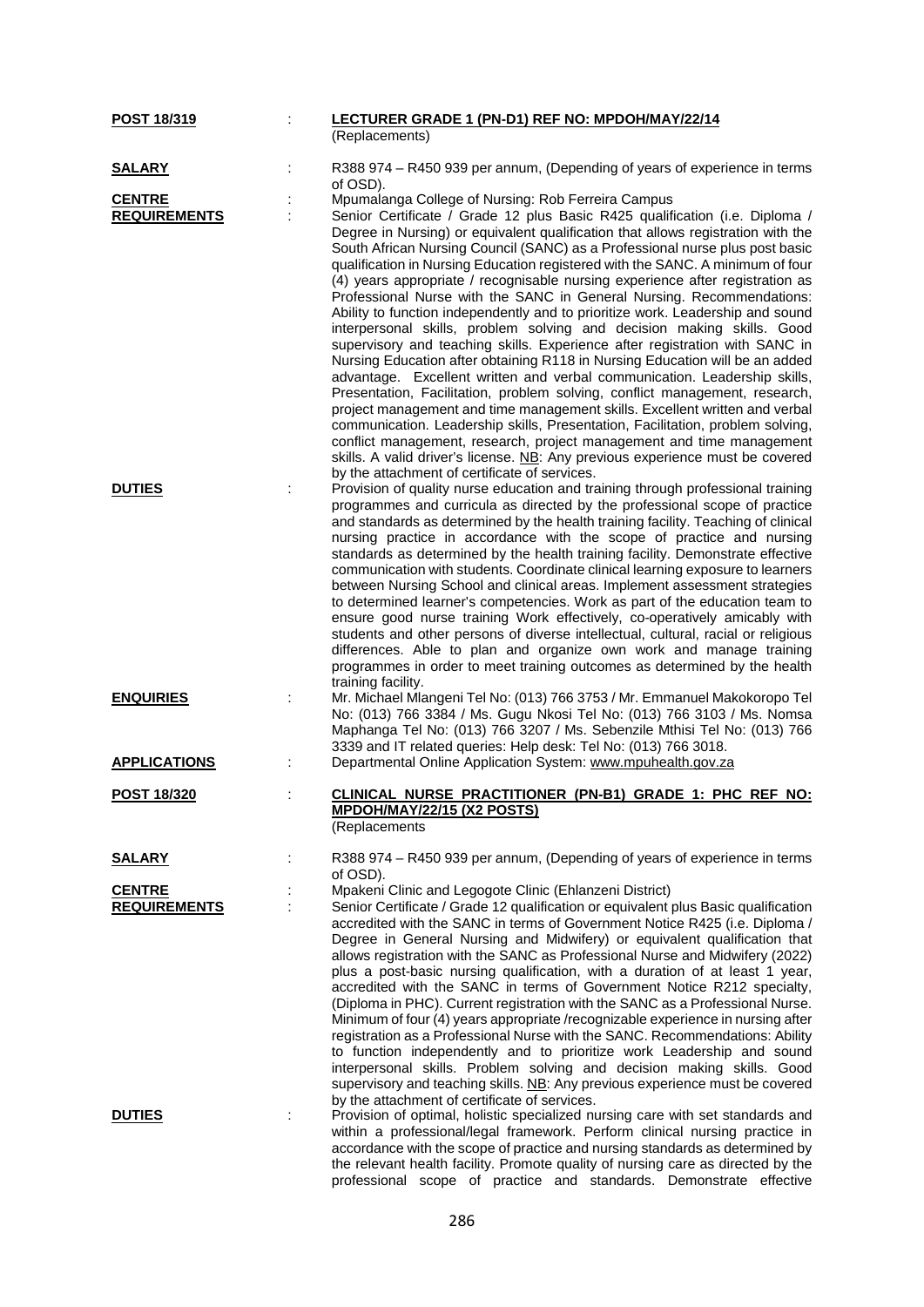|                                                       |   | communication with patients, supervisors and other clinicians, including report<br>writing when required. Work as part of the multi-disciplinary team to ensure<br>good nursing care. Participate in quality improvement programs. Work<br>effectively, co-operatively amicably with persons of diverse intellectual, cultural<br>racial or religious differences. Able to plan and organize own work and that of<br>support personnel to ensure proper nursing care. Display a concern for<br>patients, promoting and advocating proper treatment and care including<br>awareness and willingness to respond to patient needs, requirements and<br>expectations. Ensure adherence to Batho Pele Principles and Patient Right                                                                                                                                                                                                                                                                                       |
|-------------------------------------------------------|---|---------------------------------------------------------------------------------------------------------------------------------------------------------------------------------------------------------------------------------------------------------------------------------------------------------------------------------------------------------------------------------------------------------------------------------------------------------------------------------------------------------------------------------------------------------------------------------------------------------------------------------------------------------------------------------------------------------------------------------------------------------------------------------------------------------------------------------------------------------------------------------------------------------------------------------------------------------------------------------------------------------------------|
| <b>ENQUIRIES</b>                                      |   | Charter.<br>Mr. Michael Mlangeni Tel No: (013) 766 3753 / Mr. Emmanuel Makokoropo Tel<br>No: (013) 766 3384 / Ms. Gugu Nkosi Tel No: (013) 766 3103 / Ms. Nomsa<br>Maphanga Tel No: (013) 766 3207 / Ms. Sebenzile Mthisi Tel No: (013) 766<br>3339 and IT related queries: Help desk: Tel No: (013) 766 3018.                                                                                                                                                                                                                                                                                                                                                                                                                                                                                                                                                                                                                                                                                                      |
| <b>APPLICATIONS</b>                                   | ÷ | Departmental Online Application System: www.mpuhealth.gov.za                                                                                                                                                                                                                                                                                                                                                                                                                                                                                                                                                                                                                                                                                                                                                                                                                                                                                                                                                        |
| POST 18/321                                           |   | DENTAL THERAPIST GRADE 1 REF NO: MPDOH/MAY/22/16                                                                                                                                                                                                                                                                                                                                                                                                                                                                                                                                                                                                                                                                                                                                                                                                                                                                                                                                                                    |
| <u>SALARY</u>                                         |   | R322 746 - R367 299 per annum, (Depending of years of experience in terms<br>of OSD).                                                                                                                                                                                                                                                                                                                                                                                                                                                                                                                                                                                                                                                                                                                                                                                                                                                                                                                               |
| <b>CENTRE</b><br><b>REQUIREMENTS</b>                  | ÷ | Mapulaneng Hospital (Ehlanzeni District)<br>Senior Certificate / Grade 12 plus appropriate qualification that allows for the<br>required registration with the Health Professional Council of South Africa<br>(HPCSA), in the relevant profession (where applicable). Registration with<br>HPCSA as a Dental Assistant and proof of current registration (2022). Valid<br>driver's license will be an added advantage. $N$ B: Any previous experience must<br>be covered by the attachment of certificate of services.                                                                                                                                                                                                                                                                                                                                                                                                                                                                                              |
| <b>DUTIES</b>                                         | ÷ | The incumbent should have a dental assistant knowledge including infection<br>control, chair site assistant, maintenance of equipment, stock control<br>knowledge of instruments and materials as well as inventory, he or she will<br>work in dental surgery in the clinic, mobile prison, institutions and any other<br>administrative duties including patients' registration. Answering of telephone,<br>filing of cards, ordering of materials, and booking of patients. Prepare the<br>dental exam rom for use by the dentist by making sure it is stocked and<br>organized. Sterilizing dental instruments and equipment, and placing for easy<br>access. The person will also doing relief duties in other clinics, prisons, mobile<br>and institution. The person will also be rotating within the sub districts. He or<br>she should have good communication skills, good interpersonal relations and<br>ability to work under pressure. Perform all other duties as delegated by<br>Supervisor/ Manager. |
| <b>ENQUIRIES</b>                                      | ÷ | Mr. Michael Mlangeni Tel No: (013) 766 3753 / Mr. Emmanuel Makokoropo Tel<br>No: (013) 766 3384 / Ms. Gugu Nkosi Tel No: (013) 766 3103 / Ms. Nomsa<br>Maphanga Tel No: (013) 766 3207 / Ms. Sebenzile Mthisi Tel No: (013) 766<br>3339 and IT related queries: Help desk: Tel No: (013) 766 3018.                                                                                                                                                                                                                                                                                                                                                                                                                                                                                                                                                                                                                                                                                                                  |
| <b>APPLICATIONS</b>                                   |   | Departmental Online Application System: www.mpuhealth.gov.za                                                                                                                                                                                                                                                                                                                                                                                                                                                                                                                                                                                                                                                                                                                                                                                                                                                                                                                                                        |
| <u>POST 18/322</u>                                    |   | PRINCIPAL PERSONNEL OFFICER REF NO: MPDOH/MAY/22/17<br>(Replacement)                                                                                                                                                                                                                                                                                                                                                                                                                                                                                                                                                                                                                                                                                                                                                                                                                                                                                                                                                |
| <b>SALARY</b><br><b>CENTRE</b><br><b>REQUIREMENTS</b> |   | R261 372 per annum, (plus service benefits)<br>Tintswalo Hospital (Ehlanzeni District)<br>Senior Certificate / Grade 12 or equivalent plus three (3) years' experience in<br>Human Resource unit or Diploma / Degree in Human Resource, Administration<br>/ Public Management. Extensive knowledge of PERSAL and at list must have<br>three PERSAL courses including interpreting PERSAL reports. A Good<br>understanding and Functional knowledge of the Public Service Act, Public<br>Service regulations, Basic condition of employment Act, Employment Equity<br>Act, Computer literacy, Good interpersonal skills, Good written and verbal<br>communication skills. Ability to work under pressure. Sound communication<br>and interpersonal skills. Analytical skills on problem solving, decision making<br>and organizational skills. Computer literacy particularly MS, Excel, outlook &                                                                                                                   |
| <b>DUTIES</b>                                         | ÷ | Word. A valid driver's license will serve as an added advantage.<br>Implement and maintain human resource administration practices. Render<br>administrative functions including the following: recruitment and selection of<br>staff. HR provisioning (recruitment and selection, appointments, transfers,<br>verification of qualifications, vetting of candidates, secretarial functions for                                                                                                                                                                                                                                                                                                                                                                                                                                                                                                                                                                                                                     |

interviews, absorptions of staff, probationary periods, etc. and also responsible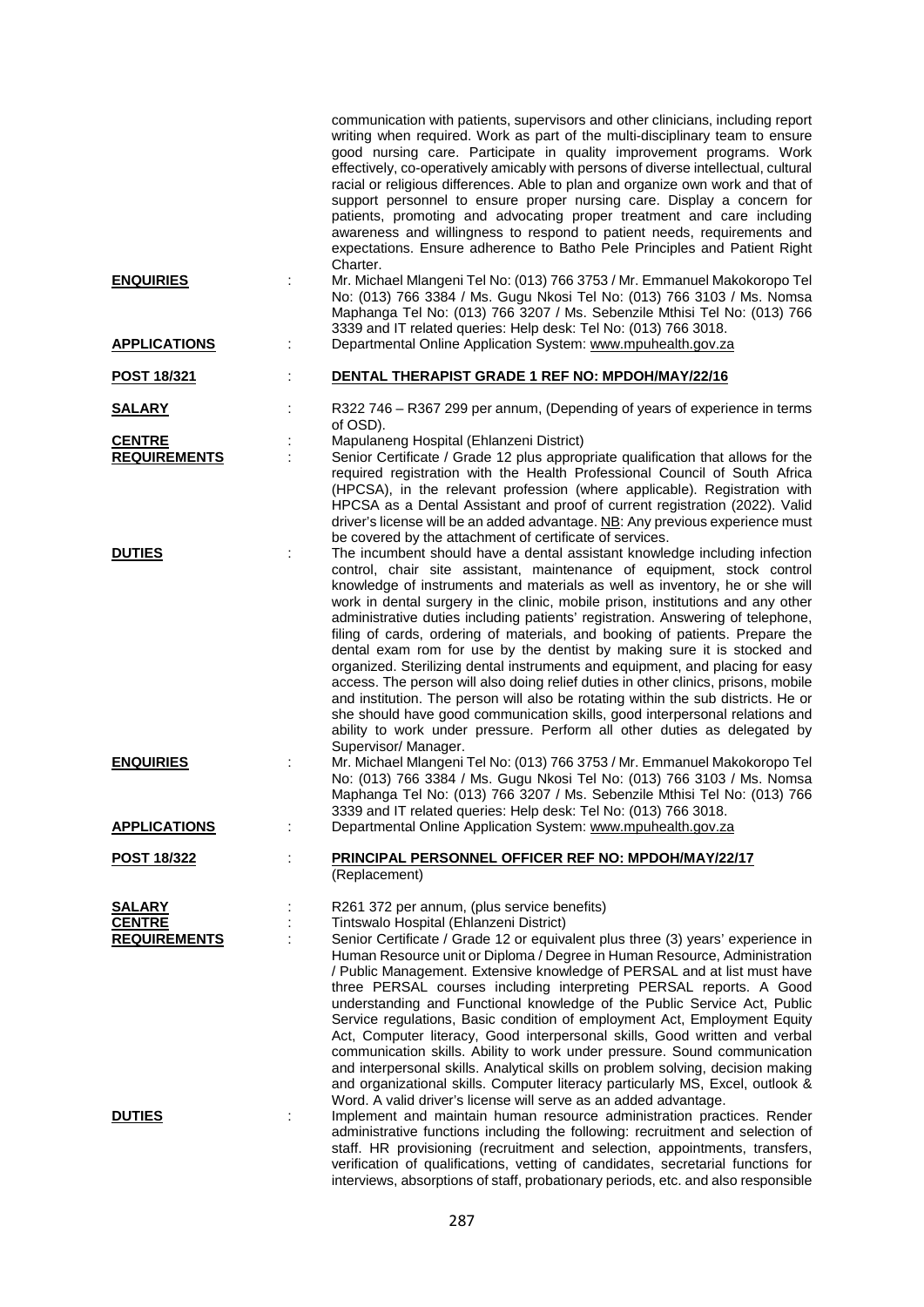|                                                       | for conditions of service and benefits: leave salaries, leave graduates,<br>pensions, termination of services, procedure on Incapacity leave and ill-health,<br>housing allowance, overtime, translations and writing reports etc.). Coordinate<br>Performance management system, address human resource administration<br>enquiries to ensure the correct implementation of human resource<br>management practices, inform, guide and advice the staff on human resource<br>administration matters to enhance the correct implementation of human<br>resource administration practices/policies. Assist with preparation of reports on<br>human resource administration issues and statistics. Coordinate the<br>implementation of recruitment and selection process. Provide support to Chief |
|-------------------------------------------------------|-------------------------------------------------------------------------------------------------------------------------------------------------------------------------------------------------------------------------------------------------------------------------------------------------------------------------------------------------------------------------------------------------------------------------------------------------------------------------------------------------------------------------------------------------------------------------------------------------------------------------------------------------------------------------------------------------------------------------------------------------------------------------------------------------|
| <b>ENQUIRIES</b>                                      | Personnel Officer / HR Manager.<br>Mr. Michael Mlangeni Tel No: (013) 766 3753 / Mr. Emmanuel Makokoropo Tel<br>No: (013) 766 3384 / Ms. Gugu Nkosi Tel No: (013) 766 3103 / Ms. Nomsa<br>Maphanga Tel No: (013) 766 3207 / Ms. Sebenzile Mthisi Tel No: (013) 766<br>3339 and IT related queries: Help desk: Tel No: (013) 766 3018.                                                                                                                                                                                                                                                                                                                                                                                                                                                           |
| <b>APPLICATIONS</b>                                   | Departmental Online Application System: www.mpuhealth.gov.za                                                                                                                                                                                                                                                                                                                                                                                                                                                                                                                                                                                                                                                                                                                                    |
| <b>POST 18/323</b>                                    | <b>FOOD SERVICE MANAGER REF NO: MPDOH/MAY/22/18</b>                                                                                                                                                                                                                                                                                                                                                                                                                                                                                                                                                                                                                                                                                                                                             |
| <b>SALARY</b><br><b>CENTRE</b><br><b>REQUIREMENTS</b> | R261 372 per annum, (plus service benefits)<br>Mpumalanga College of Nursing, Kabokweni<br>Senior Certificate / Grade 12 plus six (6) years relevant experience or Diploma<br>/ Degree in Food & Beverage Management / Food Technology / Hospitality<br>Management / Food Science. Knowledge of food service management.<br>Excellent communication (written and verbal) skills. Prior knowledge of stock<br>and key control required. Good interpersonal, analytical and problem solving<br>skills. Ability to work as a team and independently under pressure. Should have<br>effective leadership skills. Computer literacy. Drivers licence will be an added                                                                                                                                |
| <b>DUTIES</b>                                         | advantage.<br>Manage material resources, manage equipment's, and mage the preparation<br>and serving of food and refreshment, manage stock. Conduct stock taking.<br>Ensure cleanliness in the unit. Compile performance packs and conducting<br>performance reviews of staff. Ensure compliancy to occupational health and<br>safety. Exercise over control in the section. Apply hygienic in good service unit.<br>Planning and coordinate venues, meetings, schedules and services.<br>Developing and implementing of policies in the section, compiling of reports<br>and submit on monthly basis. Supervision in the section.                                                                                                                                                              |
| <b>ENQUIRIES</b>                                      | Mr. Michael Mlangeni Tel No: (013) 766 3753 / Mr. Emmanuel Makokoropo Tel<br>No: (013) 766 3384 / Ms. Gugu Nkosi Tel No: (013) 766 3103 / Ms. Nomsa<br>Maphanga Tel No: (013) 766 3207 / Ms. Sebenzile Mthisi Tel No: (013) 766<br>3339 and IT related queries: Help desk: Tel No: (013) 766 3018.                                                                                                                                                                                                                                                                                                                                                                                                                                                                                              |
| <b>APPLICATIONS</b>                                   | Departmental Online Application System: www.mpuhealth.gov.za                                                                                                                                                                                                                                                                                                                                                                                                                                                                                                                                                                                                                                                                                                                                    |
| <u>POST 18/324</u>                                    | PROFESSIONAL NURSE WITH MIDWIFERY (PN-A2) GRADE 1-3 REF NO:<br>MPDOH/MAY/22/19 (X3 POSTS)<br>(Replacements)                                                                                                                                                                                                                                                                                                                                                                                                                                                                                                                                                                                                                                                                                     |
| <u>SALARY</u>                                         | R260 760 - R492 756 per annum, (Depending of years of experience in terms<br>of OSD).                                                                                                                                                                                                                                                                                                                                                                                                                                                                                                                                                                                                                                                                                                           |
| <b>CENTRE</b>                                         | Mmametlhake Hospital<br>Allemansdrift CHC (Nkangala District)<br>Nelspruit CHC (Ehlanzeni District)                                                                                                                                                                                                                                                                                                                                                                                                                                                                                                                                                                                                                                                                                             |
| <b>REQUIREMENTS</b>                                   | Senior Certificate / Grade 12 qualification or equivalent plus Basic qualification<br>accredited with the SANC in terms of Government Notice R425 (i.e. Diploma /<br>Degree in General Nursing and Midwifery) or equivalent qualification that<br>allows registration with the SANC as Professional Nurse and Midwifery (2022).<br>Current registration with the SANC as a Professional Nurse. A minimum of $1 -$<br>10 years appropriate / recognizable experience in nursing after registration as<br>a Professional Nurse with the SANC in General Nursing. NB: Any previous<br>experience must be covered by the attachment of certificate of services.                                                                                                                                     |
| <b>DUTIES</b>                                         | Demonstrate an understanding of nursing legislation and related legal and<br>ethical nursing practices. Perform a clinical nursing practice in accordance with<br>the scope of practice and nursing standards as determined by the health<br>facility. Promote quality of nursing care as directed by the professional scope<br>of practice and standards. Participate in the implementation of the National<br>Core Standards and Ideal Hospital Realization Framework. Demonstrate<br>effective communication with patients, supervisors and other clinicians,                                                                                                                                                                                                                                |